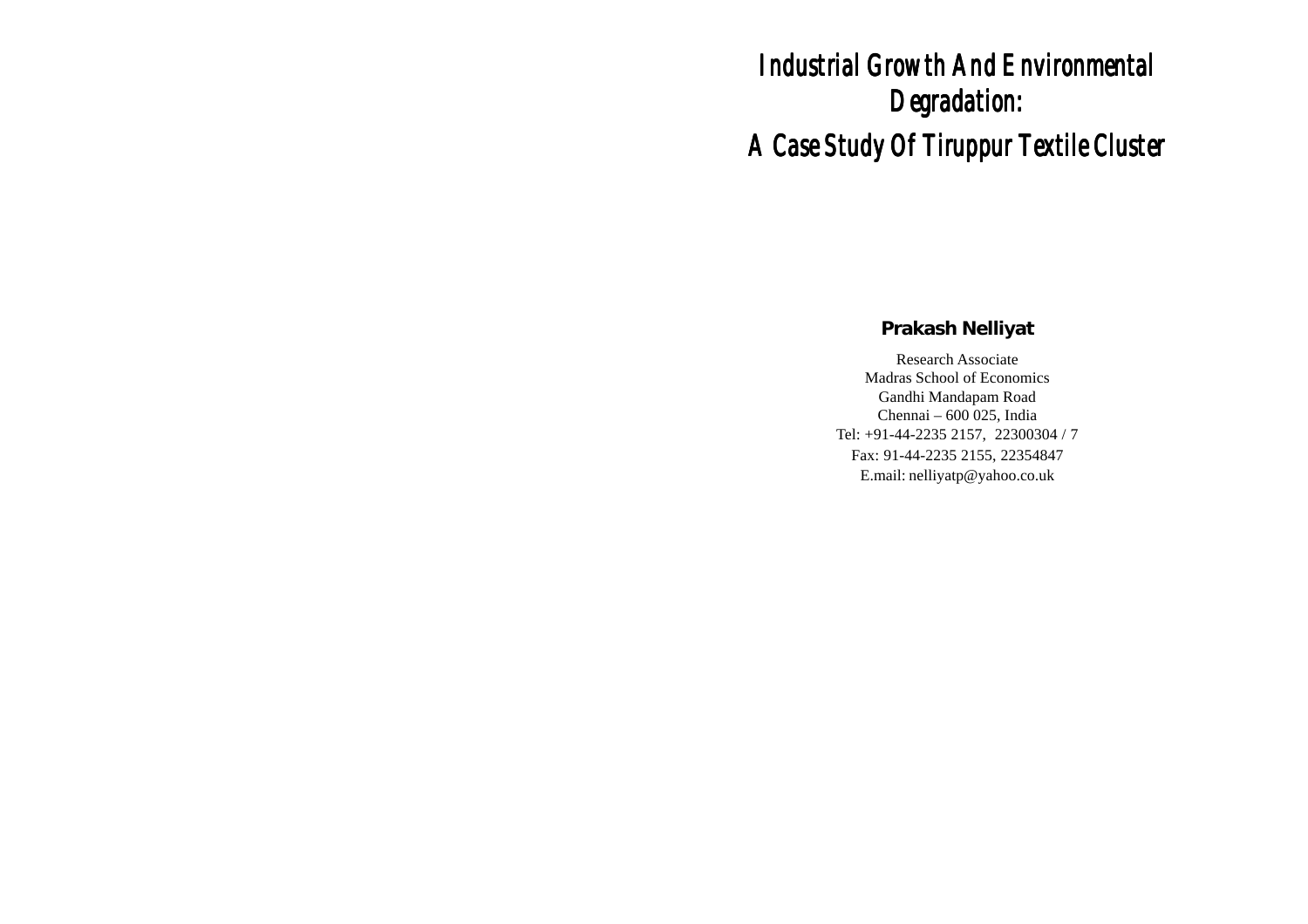# **Industrial Growth and Environmental Degradation: A Case Study of Tiruppur Textile Cluster**

#### **Prakash Nelliyat**

#### **Abstract**

The rapid economic growth achieved after globalization by most of the developing countries, has imposed considerable social costs and has become a major threat to sustainable development. However it is also extremely important for developing countries to achieve a high level of economic growth to mitigate their socio-economic problems. But the major challenge here is to ensure development in a sustainable manner by achieving a proper trade-off between environment and development. This paper attempts to operationalize sustainable development strategies using a case study of Tiruppur, a major textile cluster in India. The textile industrial growth in Tiruppur is discussed in the context of global diversification of textile manufacturing and trade with emphasis on employment, income and foreign exchange in regional economy perspective. Since the environmental issues of textile industries are associated with bleaching and dyeing, an inventory of all processing units was prepared for analysis include water consumption and effluent discharge. The existing pollution management efforts through IETPs and CETPs and economics of production and pollution control costs were estimated for different size of units for understanding the burden of pollution abatement. Environmental impacts of pollution were analyzed with the help of physical data on ground water, surface water and soil quality. The economic value of the damage (social cost) was estimated for different sectors like agriculture, fisheries, domestic and industrial water supply. Different economic and environmental indicators of Tiruppur industry over the period 1980-2000 and the reasons for the environmentally unsustainable industrial growth of Tiruppur are provided. The paper concludes with some policy recommendations and recent development in Tiruppur.

| WORKING PAPER 17/2007<br><b>June 2007</b> | <b>MADRAS SCHOOL OF ECONOMICS</b><br>Gandhi Mandapam Road<br>Chennai 600 025<br>India                                 |
|-------------------------------------------|-----------------------------------------------------------------------------------------------------------------------|
| Price: Rs.35                              | Phone: 2230 0304/2230 0307/2235 2157<br>Fax : 2235 4847 /2235 2155<br>Email: info@mse.ac.in<br>Website: www.mse.ac.in |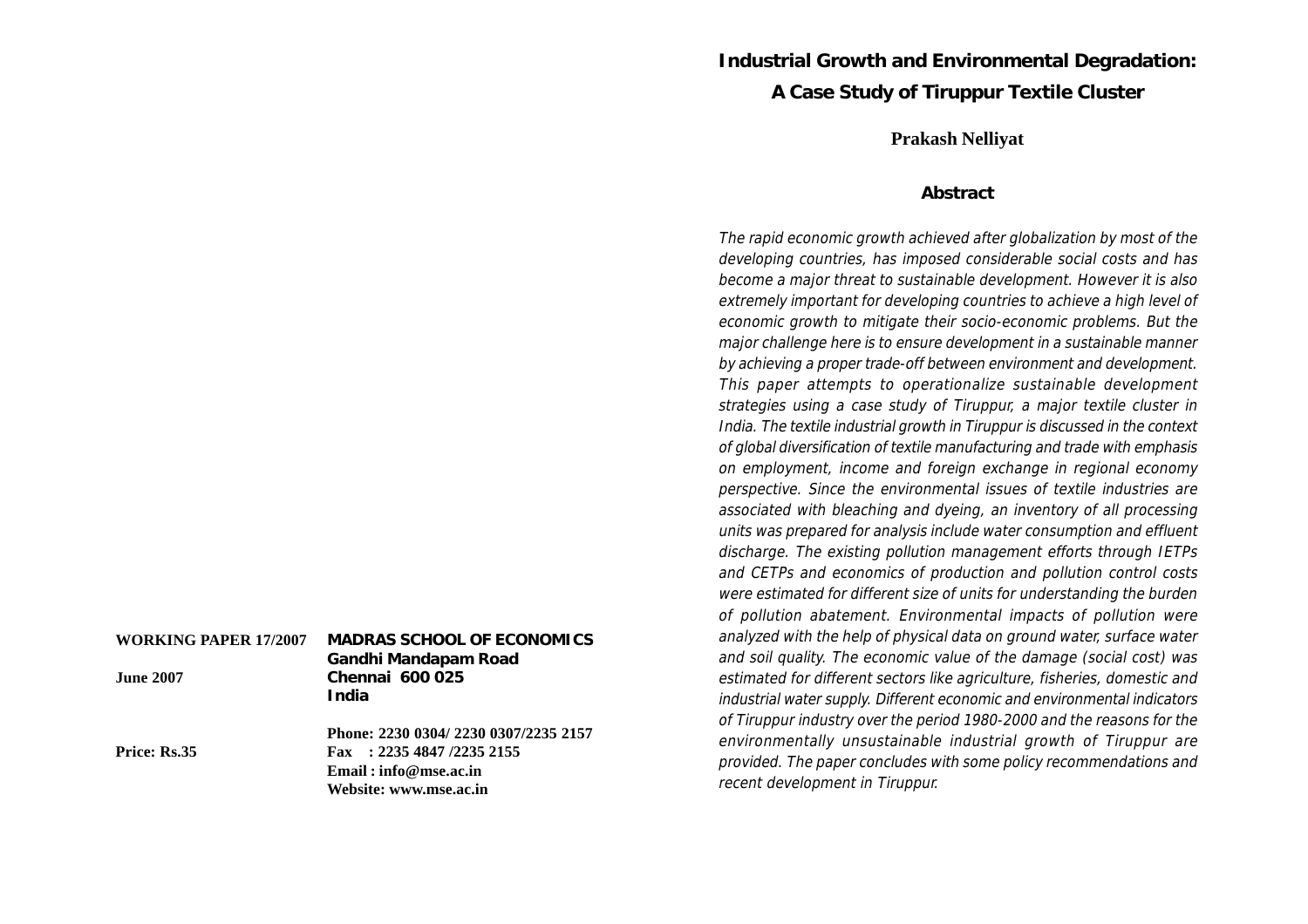#### **Acknowledgement**

The paper has been prepared based on my Ph.D dissertation entitled "Industrial Growth and Environmental Degradation: A Case Study of Industrial Pollution in Tiruppur" which I submitted to the University of Madras. I pursued my research work under the supervision of Prof. Paul P Appasamy, Member Secretary, Centre of Excellence in Environmental Economics, Madras School of Economics. I am grateful to Prof. Paul P Appasamy, for his encouragement and suggestions in completing this paper.

#### **Introduction**

The rapid economic growth achieved by most of the developing countries after globalization has adversely affected the quality of the environment, imposed considerable social costs and livelihood impacts, and has become a major threat to sustainable development<sup>1</sup>. Since the citizens of poor countries may not demand a high level of environmental quality, these countries take up export oriented manufacturing which is sometimes pollution intensive. It is extremely important for developing countries to achieve a critical level of economic growth to mitigate their unemployment and poverty. But the major challenge is to ensure development in an environmentally sustainable manner, so far to achieve a proper trade-off between environment and development. Normally developing countries may have reasonably good growth policies and strategies for agriculture, industry and infrastructure development, but not have a sound environmental management policy.

The global diversification and shift of textile manufacturing and exports to developing countries has had significant implications for the Indian textile sector. The textile industrial growth and export in India has been appreciable during the last two decades. Since most of the textile centres have developed as small-scale clusters, pollution management and enforcement is not at a satisfactory level. Hence in many places the pollution load discharged into the environment has exceeded the assimilative capacity and caused severe degradation of the quality of the environment, and ultimately affected different sectors like agriculture, domestic water supply, fisheries, public health and biodiversity. Even though these types of tradeoffs between development and environment are common in many countries, most of the research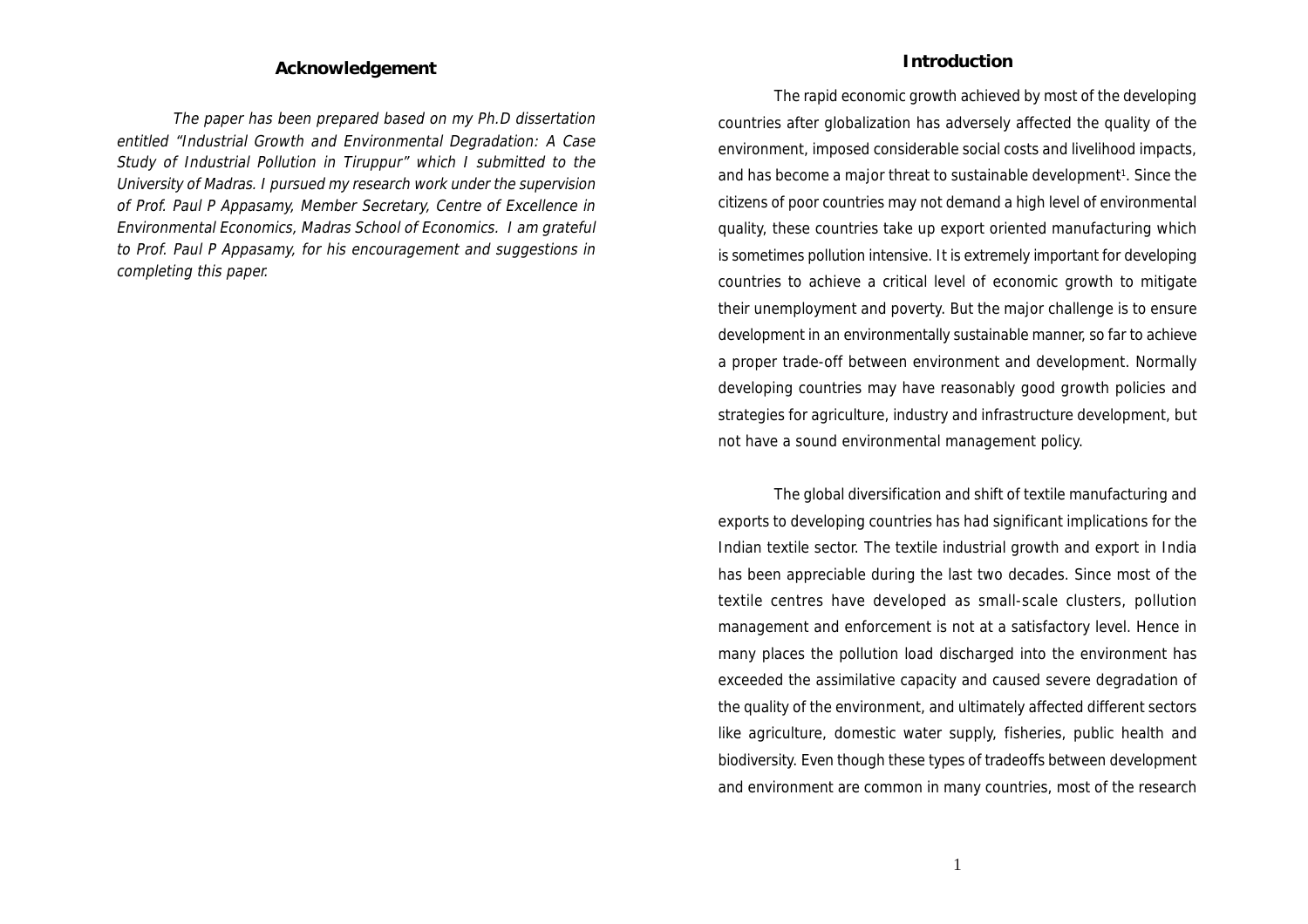has emphasized either the development aspect or the environmental aspect, but not from a sustainable development perspective. The doctoral thesis is an attempt towards the operationalization of sustainable development strategies through a case study of Tiruppur, a major textile cluster in Tamil Nadu. The thesis includes the following aspects:

- (a) Industrial growth and socio-economic contribution of the textile industry to the regional economy of tiruppur,
- (b) Pollution abatement cost of the textile wet processing units which cause pollution,
- (c) Environmental damage caused by textile effluents to different sectors in the Noyyal river basin, and
- (d) Appropriate policy options for achieving sustainable industrial development of Tiruppur through various institutional and technological options.

#### **Impact of Diversification of the Global Textile Industry**

During the last few decades, substantial global shifts have occurred in textile production and export. Before 1980, countries like Germany, Italy, France, UK, The Netherlands, and USA played a vital role in world textile and clothing exports. But by 1995, the dominance of these countries had substantially reduced and the share of developing nations, especially the Asian countries like China, Korea, Taiwan, India, Pakistan and Thailand had increased (Dicken, 1998). The main factor attributed to this shift is the cheap labour costs in developing nations compared to the western countries (Vijayabaskar, 2001). The environmental policies, which are relatively less stringent in developing nations might also have contributed to the shift in the location of textile manufacturing.

During the post liberalization period of the Indian economy, the cotton textile and garment industries grew rapidly due to the availability of cheap labour and raw materials. The country has more than 9 million hectares of area under cotton cultivation and annual production of around 3 million tones of cotton (Compendium of Textile Statistics, 1999). These industries generate substantial employment, income, and foreign exchange. The percentage of textiles in the total exports from India doubled from 17 per cent (1981-82) to 31.6 per cent (1998- 1999). At present the textile industry accounts for about 14 per cent of the national industrial production and about 4 per cent of GDP. It provides employment opportunities to 35 million people, particularly in the rural and remote areas of the country. Around 10 per cent of the excise revenue is obtained from the textile sector (Compendium of Textile Statistics, 1999; Ministry of Textiles, 1999). The Indian textile sector has been experiencing structural transformation through the reduction in the role of the organized mill sector and an increase of the small scale and cottage sectors (handlooms, power loom, knitwear and garment making units). These sectors are developing in a highly decentralized and flexible industrial networking manner as clusters. To some extent, the industrial policy adopted by the Government of India which emphasized the growth of small-scale industries (SSIs)<sup>2</sup> has also favoured the growth of textile industries as clusters. Institutions like the South India Textile Research Associations (SITRA), Apparel Export Promotion Council (AEPC) and Textile Committee (TC) have promoted the growth and development of the textile industry.

However, the wet processing (bleaching and dyeing) segment of the textile industry has caused severe environmental damage. The textile processing units use huge quantities of water and different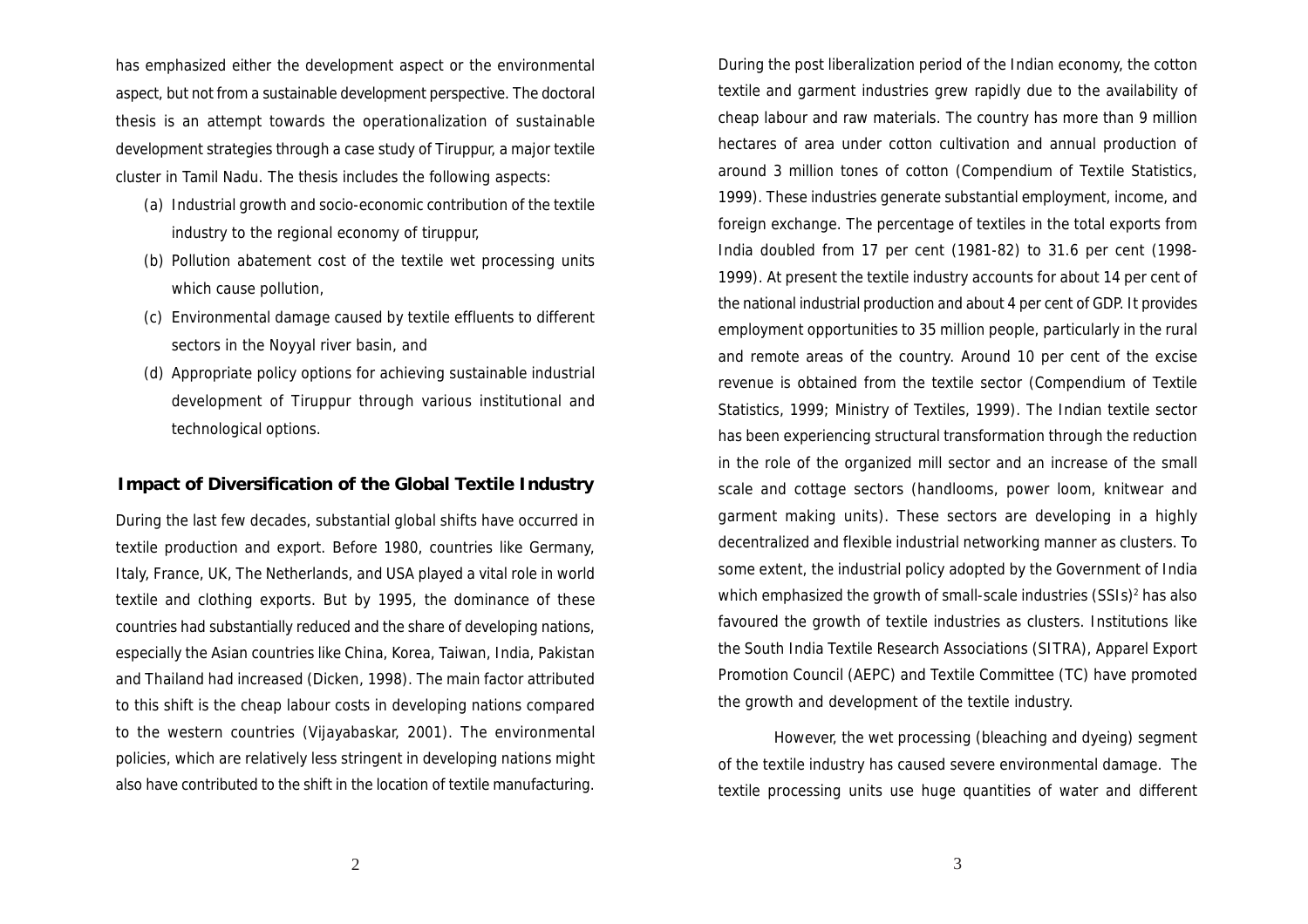chemicals. The effluents discharged by the units are generally hot, alkaline, strong smelling and coloured. Some of the chemicals which are discharged are toxic too. Unfortunately, the majority of the textile units especially the smaller ones are not treating their effluents properly and the untreated or partially treated effluents are discharged into water bodies or on land and sometimes the effluent is used for irrigation (Mukherjee and Nelliyat, 2006). In many clusters around the country, textile effluents have caused serious environmental impacts at the regional level. The technological development in the wet processing segment of the textile industry is not at a satisfactory level. Most of the small units are using traditional processing technology, which are not environment friendly. Cleaner Production technology like soft flow machines has a lot of scope in textile processing.

Textile consumers in Europe and US have become more concerned about environmentally sound products with eco-labels. Consequently, the market for products produced in a environmentally friendly way is growing. After realizing the seriousness of the above issue, the Government of India and the textile industry took certain measures to meet the eco-labeling requirements. For eco-specification, twelve eco-testing laboratories were set up in various textile centres. Generally, the eco-mark schemes specified that "the products should be manufactured in an environmentally friendly way". It means the product or its manufacturing activities should not create any environmental consequences for both the consumers of the product as well as the public through waste disposal. Unfortunately, in the Indian textile industry eco-labeling criteria are applied only to the product quality and not to the manufacturing related pollution or process aspects.

#### **Growth of the Textile Industry in Tiruppur**

Tiruppur is a major knitwear centre in India with more than 9000 smallscale units. Industrial growth started in Tiruppur in 1930. The electrification of the town during the late 1930's, the removal of the ban on import of new machines in 1952, the shifts from farm to factories during 1960s, the industrial unrest which existed in West Bengal in 1968, the growth of ancillary units during 1970s, and the encouragement provided by government towards export in the early 1980s, are important landmarks in the history of the growth of the hosiery industry in Tiruppur (Swaminathan and Jeyaranjan, 1995; Vijayabaskar, 2001). The transformation of Tiruppur from a village agrarian economy to the 'knitwear capital of India' occurred within a very short period of three to four decades. The hot climate and good quality of water, easy availability of raw material (cotton), skilled labour, good infrastructure facilities, industrial networking, institutional support, and export culture, are some of the reasons for the rapid industrial growth of Tiruppur (Nelliyat, 1995; Nelliyat, 2005). The city contributes 56 per cent of the total cotton knitwear export from India.

Yarn making, weaving/knitting (cloth making) are the major activities at the first stage in the hosiery industry. The second stage is primarily the textile processing in which the bleaching and dyeing of grey cloth and printing are the major steps. Besides, a number of other ancillary activities like calendering, and rinsing are also being undertaken on a need basis. The third stage is the garment manufacturing which includes the activities of cutting, stitching, embroidery, buttoning, labelling, packing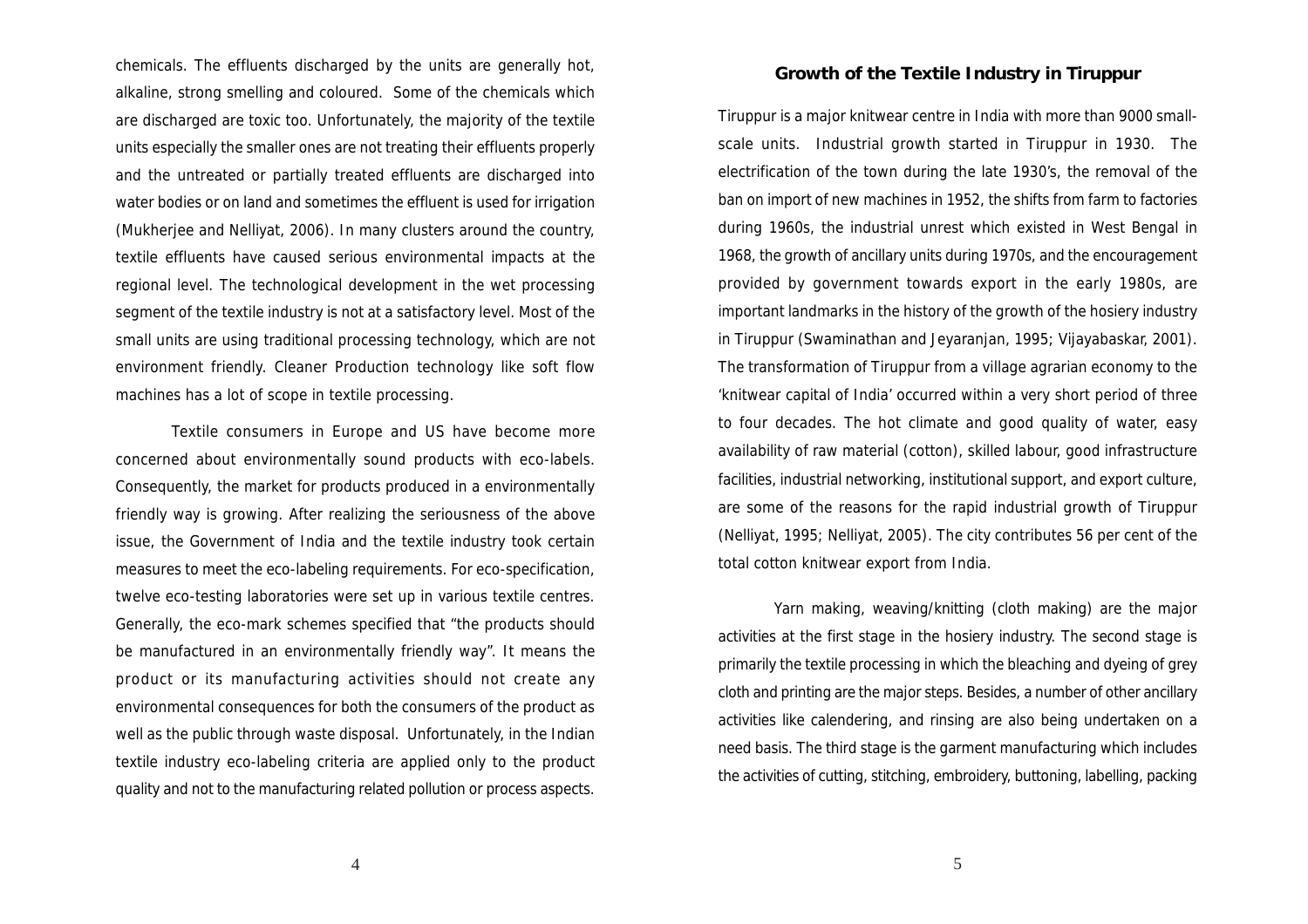and dispatching/exporting (Figure 1). A few entrepreneurs who are mainly the direct exporters have all the above-mentioned activities in their own factory premises. They feel that vertical integration is an advantage in the export business, in order to guarantee quality and timely delivery.

#### **Figure - 1**



 **Source**: Nelliyat, P (2005)

Unlike other clusters, Tiruppur has demonstrated the ability to move up the value chain, albeit in a limited manner. Its product range has diversified, with a marginal increase in unit value addition.

#### **Contribution to the Regional Economy**

The socio-economic contribution of the industry is substantial. Different varieties of hosiery products, which have good domestic and international markets are manufactured in Tiruppur. Figure 2 provides the growth in export value of garments from Tiruppur in constent prices. The export earnings from Tiruppur during the year 2005-06 was about Rs. 10,250 crore based on current prices.



**Figure 2**

#### **Source**: Nelliyat, 2005.

The textile industry provides employment for more than 2,00,000 people (majority of them are local). The total investment made by the hosiery industrial sector in Tiruppur is Rs. 858 crore and the annual value generation at single shift base in 2002 was Rs. 1910 crore. The rapid technology transformation, flexible organizational structure and industrial networking are unique aspects of industrialization in Tiruppur (Swaminathan and Jeyaranjan, 1995). Each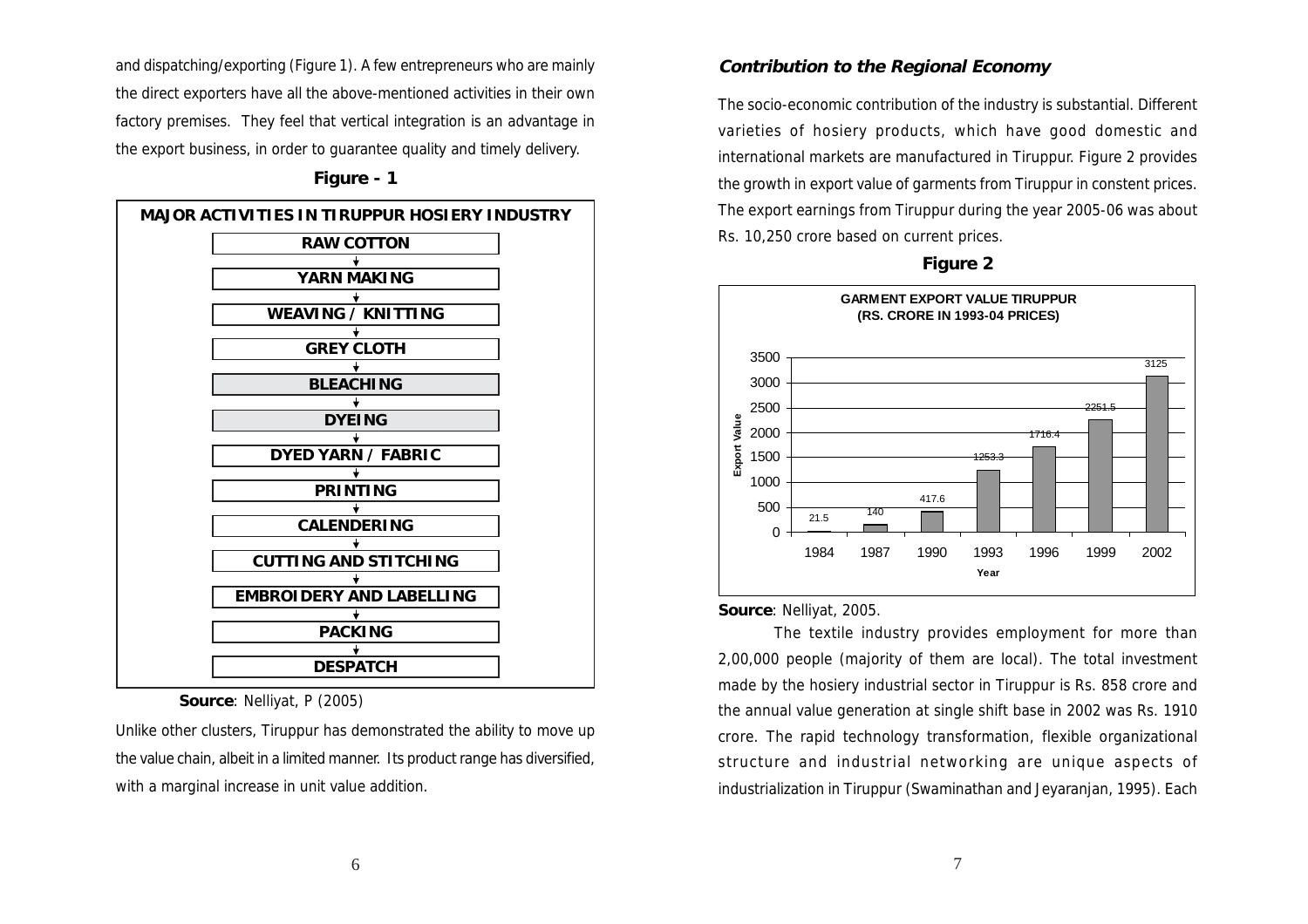segment of the industry has its own association which has played an important role in the industrial development of Tiruppur. Among these the role of Tiruppur Exporters Association (TEA) is significant. SITRA, AEPC and TC have their offices in Tiruppur for providing direct services to hosiery manufacturers and exporters.

 The Indian textile industry faced a challenge with the WTO Agreement on Textile and Clothing and the dismantling of the quota regime. From 1st January 2005 onwards all textile and clothing products would be treated equally without quota restrictions. The dismantling of the quota regime represents both an opportunity as well as a threat. An opportunity because the market will no longer be restricted: a threat because markets will no longer be guaranteed by quotas. Tiruppur industry has a great ability to face any challenge and it is well prepared for the new WTO Agreement on Textiles and Clothing. For continuing the business performance from Tiruppur during the post 2005 era, the Tiruppur Exporters Association has charted their goal and chalked out a number of initiatives. The role of the hosiery industry in the regional economy of Tiruppur is substantial and most people in this region in one way or other depend on this industry for their livelihood.

## **Wet Processing and Water Demand in Tiruppur**

Wet processing (bleaching and dyeing) is a sub-sector of the hosiery industry. After the export boom started in the 1980s, the number of wet processing units rapidly increased in the Tiruppur cluster. In 1981, there were only 26 bleaching and dyeing units in Tiruppur. But the number had increased to 324 in 1991 and 702 in 2001. The majority of the units are small in size and function as job workers for the hosiery industry. Out of the 702 wet processing units, 125 are located in Tiruppur municipality and the remaining 577 are spread out in the peripheral villages. Most of the units are located on both sides of the Noyyal river which is convenient to discharge the effluent. Low investment, bright future of colouring in clothing industry, good profit margins and prior experience in textile processing, are some of the factors which encouraged the entrepreneurs to select textile processing from other segments of the hosiery industry. The quantity of cloth processed by these units is around 15,000 tonnes per month. For processing, various chemicals such as soda ash, dyes and bleaching agents are used and their consumption rate has increased over time in proportion to the quantum of cloth processed. Much of the chemicals and acids used for processing are not retained in the cloth but discharged as waste material, which ultimately leads to high pollution load in the effluents.

For textile processing, water is an unavoidable input factor. Corresponding to the growth in the volume of cloth processed, the quantity of water consumed by the processing units has also increased over time from 4.4 million litres per day (mld) in 1980 to 40.8 mld in 1990 and to 86 mld in 2000 (Figure 3). Earlier industries extracted their required water from the Noyyal river or their own wells. But from early 1990s onwards due to water quality degradation in Tiruppur, substantial quantity of fresh water (91 per cent of the total demand) is transported from peripheral villages through tankers. The continuous functioning of the 'water market' has adversely affected the ground water availability of the villages and in many places ground water tables have declined. Recently, industries are also getting water through the Tiruppur Area Development Project's water supply scheme<sup>3</sup> to transport water from the Cauvery river (Nelliyat, 2007).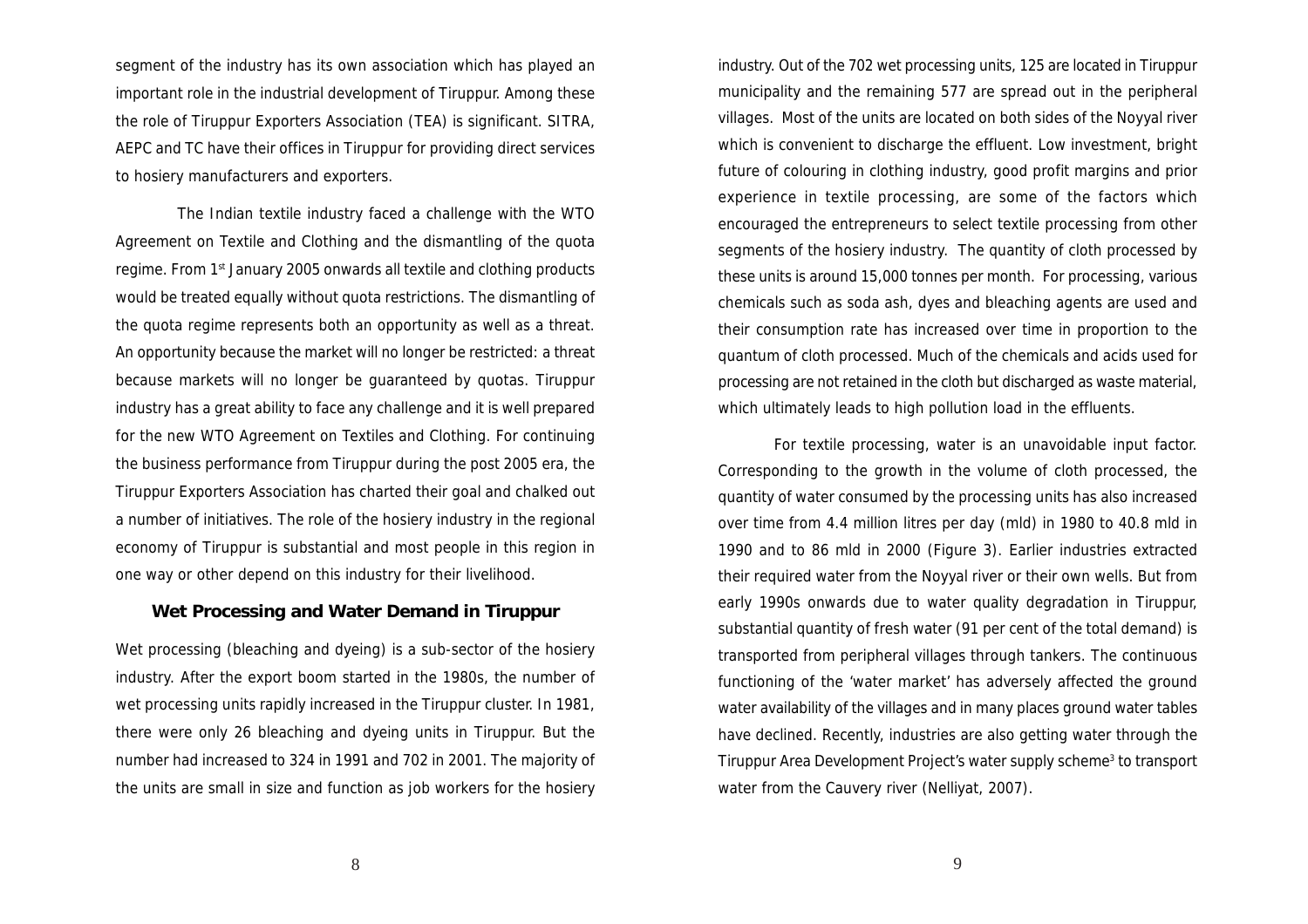



**Source**: Nelliyat (2005)

The water requirement per kilogram of cloth processed has shown a declining trend from 226.5 litres per kg in 1980 to 144.8 litres per kg in 2000. Low availability of good quality water in the Tiruppur area, increase in the cost of water transportation, and the technology improvements in processing are some of the reasons attributed to the reduction in water usage per kilogram of cloth processed. The average water requirement for dyeing one kilogram of cloth is 175 litres in small and medium level units, but only 120 litres per kg in larger units. Processing technology is the major determinant factor in water requirement. Generally, smaller units exclusively depend on winches, while larger units depend on soft machines, which use less water for processing.

### **Environmental Management and Costs of Pollution Abatement**

The processing units in Tiruppur generate/discharge around 83 mld of effluents. The effluents carry considerable volume of chemicals used in different processing stages in the units. Due to the continuous discharge of effluents for over a decade, the magnitude of pollution has increased in the Tiruppur area resulting in environmental degradation. In 1991, the Tiruppur Dyers' Association formed a company, the Tiruppur Effluent Treatment Company (P) Ltd and initiated certain attempts towards the construction of effluent treatment plants. Unfortunately, progress towards the effluent treatment programme was negligible till 1996. Subsequently in 1997, following the Order of the High Court industries which did not have effluent treatment facilities had to close and the remaining units decided to construct effluent treatment plants. At present, the units are treating their effluents either through Individual Effluent Treatment Plants (IETPs) or Common Effluent Treatment Plants (CETPs). Of the 702 units, 278 units are treating their effluents through eight CETPs while 424 units have individual effluent treatment plants. Due to scale economies, CETPs should be preferable to smaller units. But, size has not been the major factor in the choice of common versus individual effluent treatment plants.

The majority of the units who prefer IETPs were not familiar with the advantages of CETPs at the time of their decision. But some of the units who were familiar with the merits of CETPs preferred IETPs, mainly because the CETPs were located far away from their premises and due to less faith in collective action. On the other hand, some of the units which preferred CETPs were well aware of the economies of CETPs including the subsidy factor. Besides, they felt that if they provided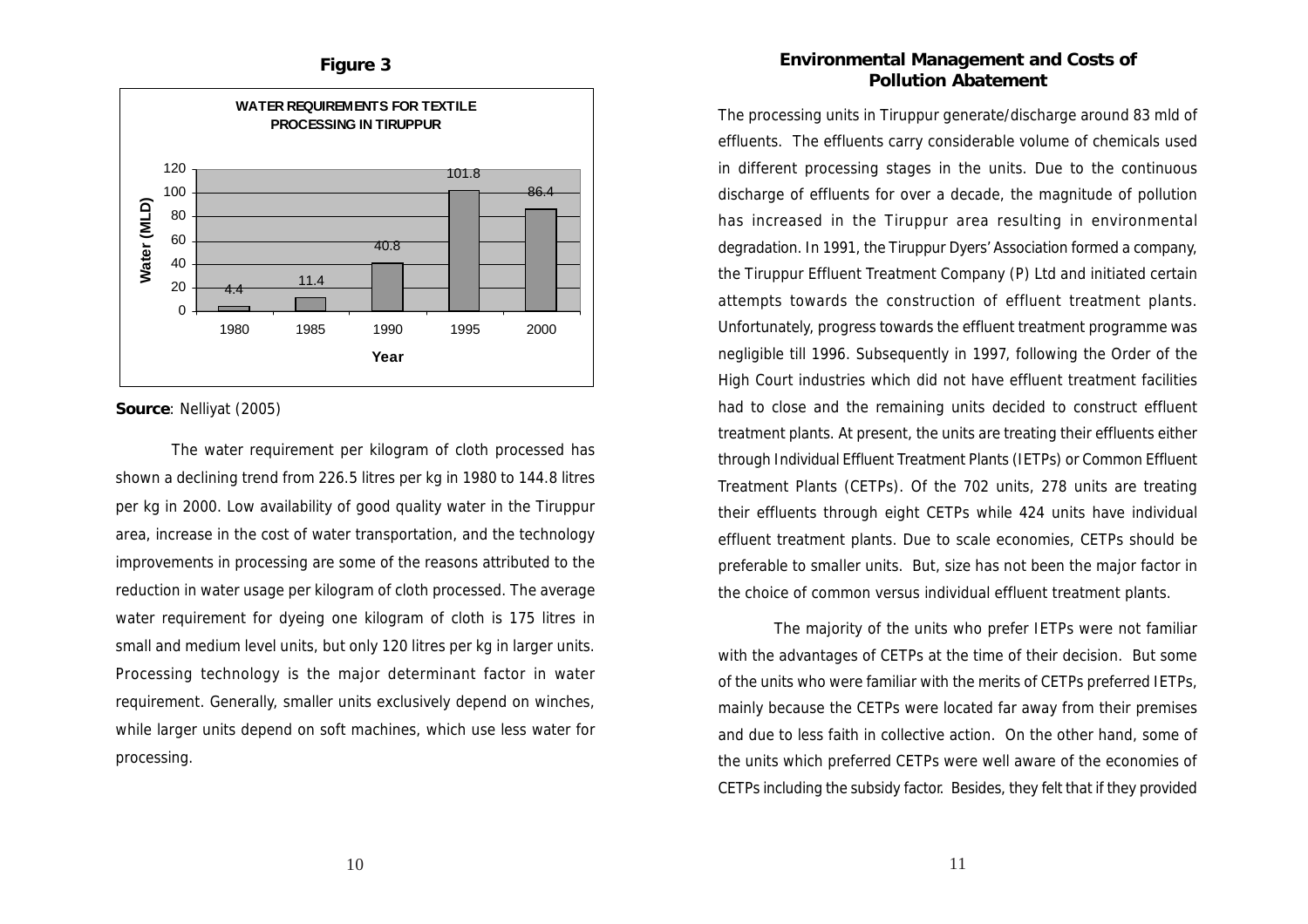the initial equity and monthly subscription to CETP they would be free from their responsibility regarding effluent treatment. A few units functioning on leased land or in congested areas were compelled to join CETPs since they did not have their own land for constructing individual treatment plants. Ideally CETPs are preferable in a small scale industrial clusters like Tiruppur for many reasons including economies of scale in treatment, easy monitoring and enforcement, and better scope for implementing advanced treatment methods like Reverse Osmosis (RO)<sup>4</sup>. Unfortunately, in Tiruppur out of 702 textile processing units only 278 units joined the eight CETPs.

For effluent treatment, Rs. 47.68 crore (Rs. 27.24 crore by CETPs and Rs. 20.44 by IETPs) was spent as fixed costs. In the case of CETPs the fixed cost was highly subsidized by the government. Besides, Rs. 31.18 crore (Rs. 11.84 crore by CETPs and Rs. 19.34 by IETPs) is incurred as annual variable or running costs (Table 1). The variable cost of pollution abatement is much higher than the annualized capital cost both in the case of IETPs (86 per cent) and CETPs (73 per cent).

## **Table 1**

| Mode of<br>Treatment | Annual<br>Effluent | Annual<br>Cloth   | Total<br>Capital   |                 | Annual (Rs. Lakh)       |                |               | Cost per Kg of Cloth<br>Processed (Rs.) |               |  |
|----------------------|--------------------|-------------------|--------------------|-----------------|-------------------------|----------------|---------------|-----------------------------------------|---------------|--|
|                      | (K/L)              | Processed<br>(Kg) | Cost<br>(Rs. Lakh) | Capital<br>Cost | <b>Variable</b><br>Cost | Total<br>Cost  | Fixed<br>Cost | Variable<br>Cost                        | Total<br>Cost |  |
| <b>IETPs (424)</b>   | 14089920           | 111209280         | 2043.95            | 326.42          |                         | 1934.4 2260.82 | 0.29          | 1.73                                    | 2.02          |  |
| CETPs (278)          | 11849448           | 75054720          | 2724.00            | 435.05          | 1184.9                  | 1619.95        | 0.58          | 1.58                                    | 2.16          |  |
| <b>Total (702)</b>   | 25939368           | 186264000         | 4767.95            | 761.47          | 3119.3                  | 3880.77        |               |                                         |               |  |

**Note:** The numbers in the brackets are number of units

**Source**: Nelliyat, 2005 (Estimated based on TNPCB data).

Unfortunately the present effluent treatment system is insufficient for reducing the total dissolved solids (TDS), particularly the chlorides and sulphates. The average TDS concentration in the treated effluents is as high as 6394 mg/l in IETPs and 6537 mg/l in CETPs, which is far higher than the standard of 2100 mg/l. The same is true of chloride, which averages 3290 mg/l in IETPs and 3127 mg/l in CETPs whereas the standard is 1000 mg/l. Since there is no subsidy for operation or maintenance cost, many industries are not willing to operate their effluent treatment plants. Besides, the Tamilnadu Pollution Control Board (TNPCB) did not take any serious action against the industry when they violated the standard (effluent norms). Normally, the further expansion and efficiency improvement in the treatment system is difficult for small units. Since the TDS discharge is unabated, the impact associated with it is substantial.

#### **Primary Survey**

The value addition of textile processing and the ratio of pollution abatement was obtained through a detailed survey of 15 units of different size classes. The value addition of textile processing varies a great deal depending on the quality and purpose. Bleaching value addition varies from Rs. 9 to Rs. 50 per kg. (average of Rs. 24). The survey showed that the value addition per kg is positively related with the size of the unit, since generally the bigger units are doing the quality processing. Value addition in processing also depends on the client/target group. Normally the value addition for the cloth used for export is double that of the cloth processed for the domestic market. The total cost of textile processing is distributed as 30 per cent for dyes, 20 per cent for chemicals, 4 per cent for labour, 8 per cent for energy, 8 per cent for water, 6 per cent for firewood, 4 per cent for pollution abatement and 20 per cent profit margin (Figure 4). Thus, the average share of pollution abatement cost in the total cost of textile processing is at present only 4 per cent.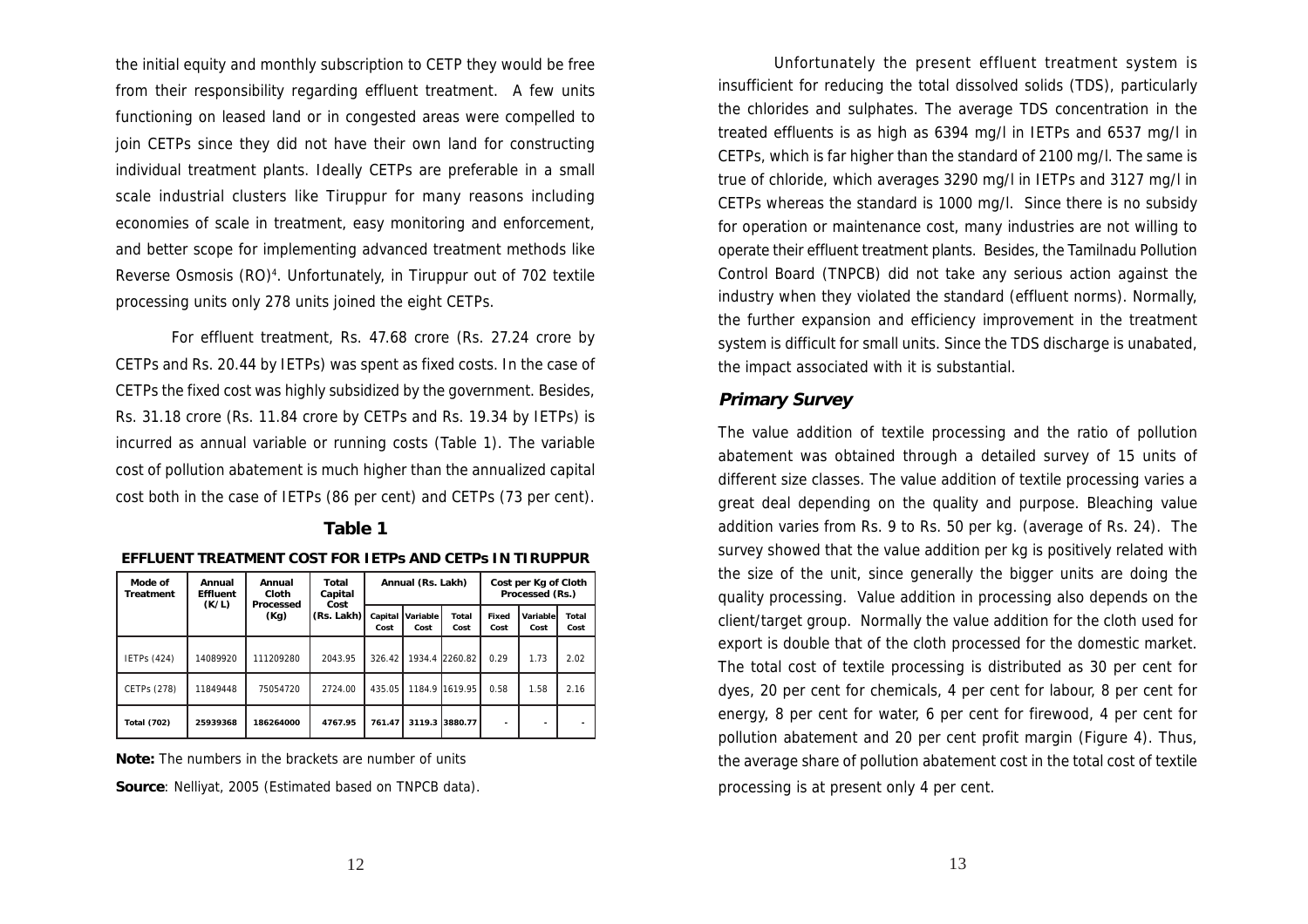



**Source:** Nelliyat, 2005 (Estimated based on Primary Survey)

The pollution abatement cost for 1 kg of cloth processed varies from Rs 0.92 to Rs. 3.50. Generally the cost does not vary due to the treatment options (IETP/CETP). For units, the pollution abatement cost is a newly emerging cost of production and is met either by increasing the price or by sacrificing the profit margin or through a combination of both. Since the processing units are large in number, the competition is very high. Hence industrialists have a general reluctance to allocate the pollution abatement cost to production cost, since any increase in the price may affect their business. The percentage of pollution abatement cost in the processing value addition varies between one per cent and 14.30 per cent. The burden of pollution abatement is unequally distributed among the units. The pollution abatement burden is very high for small units (9.32 per cent) compared to the medium scale units (4.68 per cent), large scale units (2.43 per cent) and the very large units (1.68 per cent) {Figure 5}. Hence any additional investment for pollution abatement is extremely difficult for the small units.





For the integrated units (who have all hosiery related activities including textile processing), whatever the pollution abatement cost they are incurring is only a small part of their overall expenditure for the business of garment manufacturing. Generally most of the integrated units are direct exporters and to some extent they are successfully doing pollution management through the introduction of eco-friendly technologies and dye bath segregation. These units are also planning to install Reverse Osmosis plants and achieve zero discharge in the near future. In integrated units, the pollution abatement cost is 1.6 per cent of the garment/T Shirt manufacturing cost, and only 1 per cent of market price of the garment.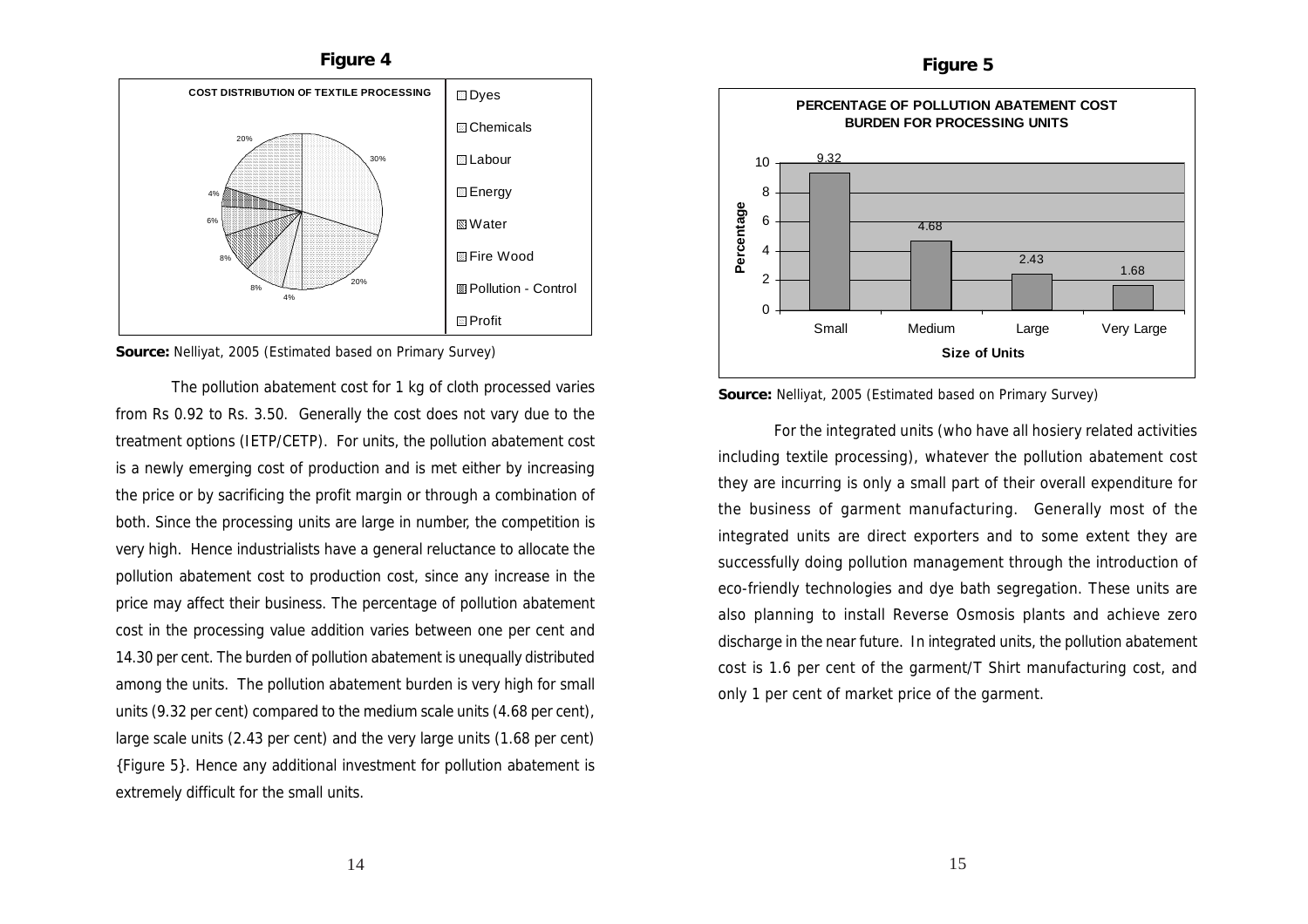#### **Environmental Impact and Damage Cost of Pollution**

The environmental problems in Tiruppur area are due to the accumulation of effluents in the soil and water. From 1980 to 2002, the cumulative pollution load discharged by the Tiruppur units, is estimated to be 2.87 million tonne of total dissolved solids (TDS) like chloride and sulphate. Around 80 per cent of the pollution load has accumulated in the Tiruppur area. Rainfall (annual average of 617 mm) has only a marginal effect in reducing the severity of the impact (Map).

Available studies (water and soil quality) clearly prove the accumulation effect of pollution in Tiruppur area and down stream of the Noyyal basin. A number of ground water studies have been carried out by academic institutions and government agencies in recent years<sup>5</sup>. The major conclusions of these studies are as follows:

- Open wells and bore wells in and around Tiruppur and the downstream stretch of Noyyal exhibit high levels of TDS (most areas > 3000 mg/l and some places even up to 11,000 mg/l) and chloride (generally > 2000 mg/l and certain areas upto 5000 mg/l) due to industrial pollution.
- The current values of pollution concentration are very much higher than the background levels for this region.
- Rainfall has only a marginal influence in reducing the concentration of TDS.
- High possibility in increase in pollution concentration in ground water in the near future if effluent discharge by textile processing units continues.

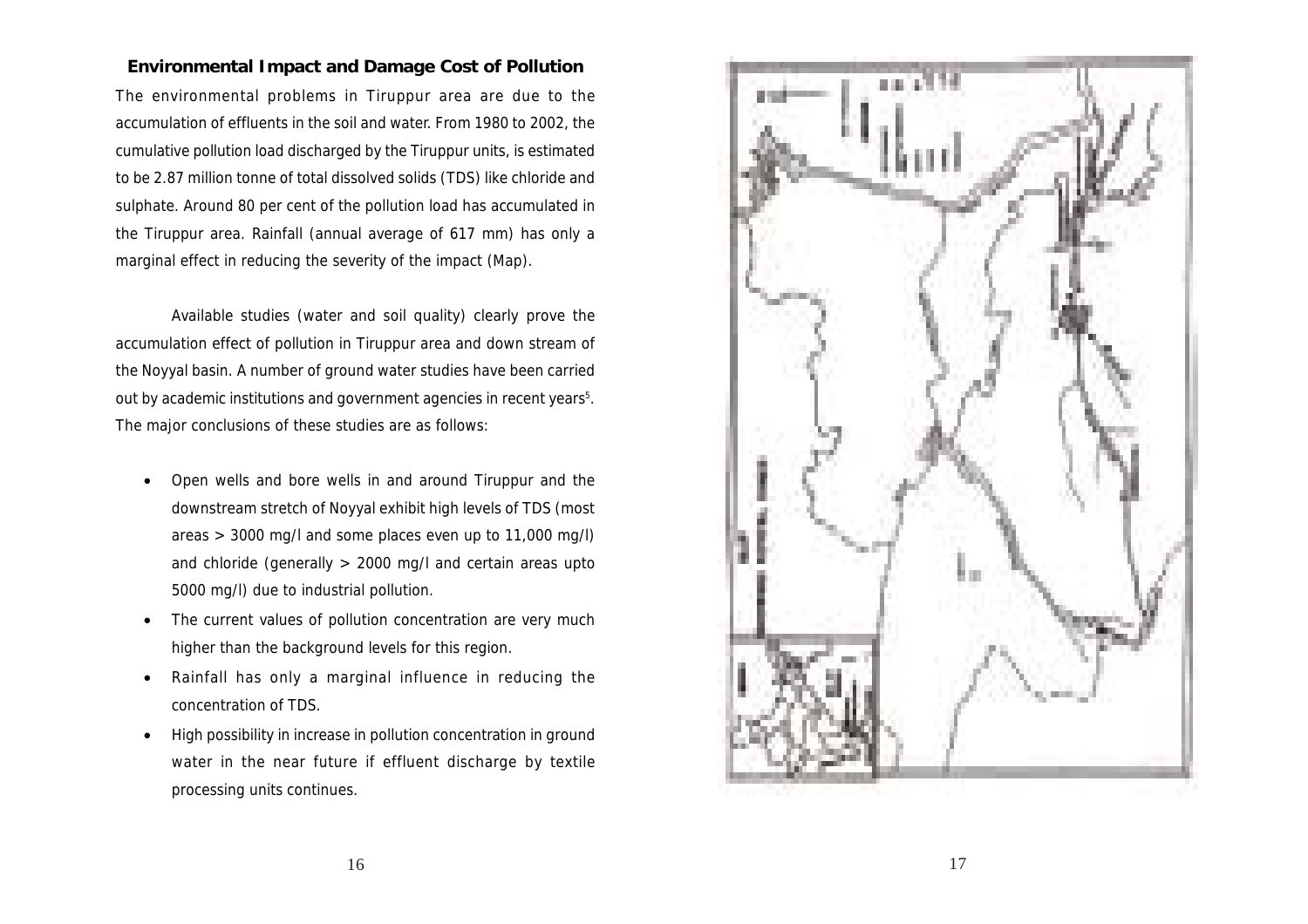- High concentration of heavy metals in ground water including zinc, chromium, copper, and cadmium.
- The open and bore wells located around 4 kms radius of an irrigation reservoir at Orathapalayam are highly polluted with high TDS level and concentration of various salts.
- The establishment of effluent treatment plants in Tiruppur has not had any positive impact on the ground water quality.
- The studies also show that the available ground water is not suitable for domestic, industrial or irrigation use.

The surface water studies done by Government Departments and researchers indicate the following<sup>6</sup>:

- The pollution (EC/TDS) concentration in Noyyal river is low till the river reaches Tiruppur. But it increases considerably in the Tiruppur area, due to textile effluent discharge, and continues up to the Orathapalayam dam. But after Orathapalayam there is some improvement in river water quality.
- Pollution concentration in the river is greater in summer than winter.
- The existing moderate flow in the Noyyal river is not sufficient for diluting the pollutants.
- The Orathapalayam reservoir and system tanks have been badly affected by industrial pollution.
- High alkalinity, chloride, electrical conductivity, iron, phosphate and BOD in the water at the Orathapalayam reservoir.
- River and reservoir are not fit for aquatic organisms including fish.
- Concentration of high TDS and chloride at the tail end of the Noyyal at the confluence point with the Cauvery.
- Except for the rainy season when there is some dilution, the surface water is unfit for irrigation.

The soil quality study<sup>7</sup> also indicated the magnitude of pollution. The surface and sub-surface soil samples analysed based on pH show that the majority of the samples are alkaline (pH > 8.5) or tending to alkaline (pH 8 - 8.5).

The pollution impact is experienced by different sectors (agriculture, fisheries, domestic and industrial water supply, human health, and bio-diversity) in the Tiruppur area and downstream of the Noyyal River. In agriculture, since the ground water and surface water sources (irrigation tanks and reservoirs) are not fit for cultivation, farmers incur heavy losses. The surface water is injurious to agriculture (EC > 3 mmhos/cm), in an area of 146.3 km<sup>2</sup> and critical (EC 1.1 to 3 mmhos/ cm) in 218.3 km2 (SS&LUO, 2002; Nelliyat, 2003). The saline sensitive crops like paddy and banana have completely disappeared from the pollution affected villages. Besides, the productivity of certain crops has declined considerably. The estimated overall annual damage cost in the agriculture sector was Rs. 35.29 crore and the capitalized value at 12 per cent is estimated to be Rs. 234.54 crore (MSE, 2002). In 1996 a downstream farmers' organization filed a court case against the Tiruppur industry.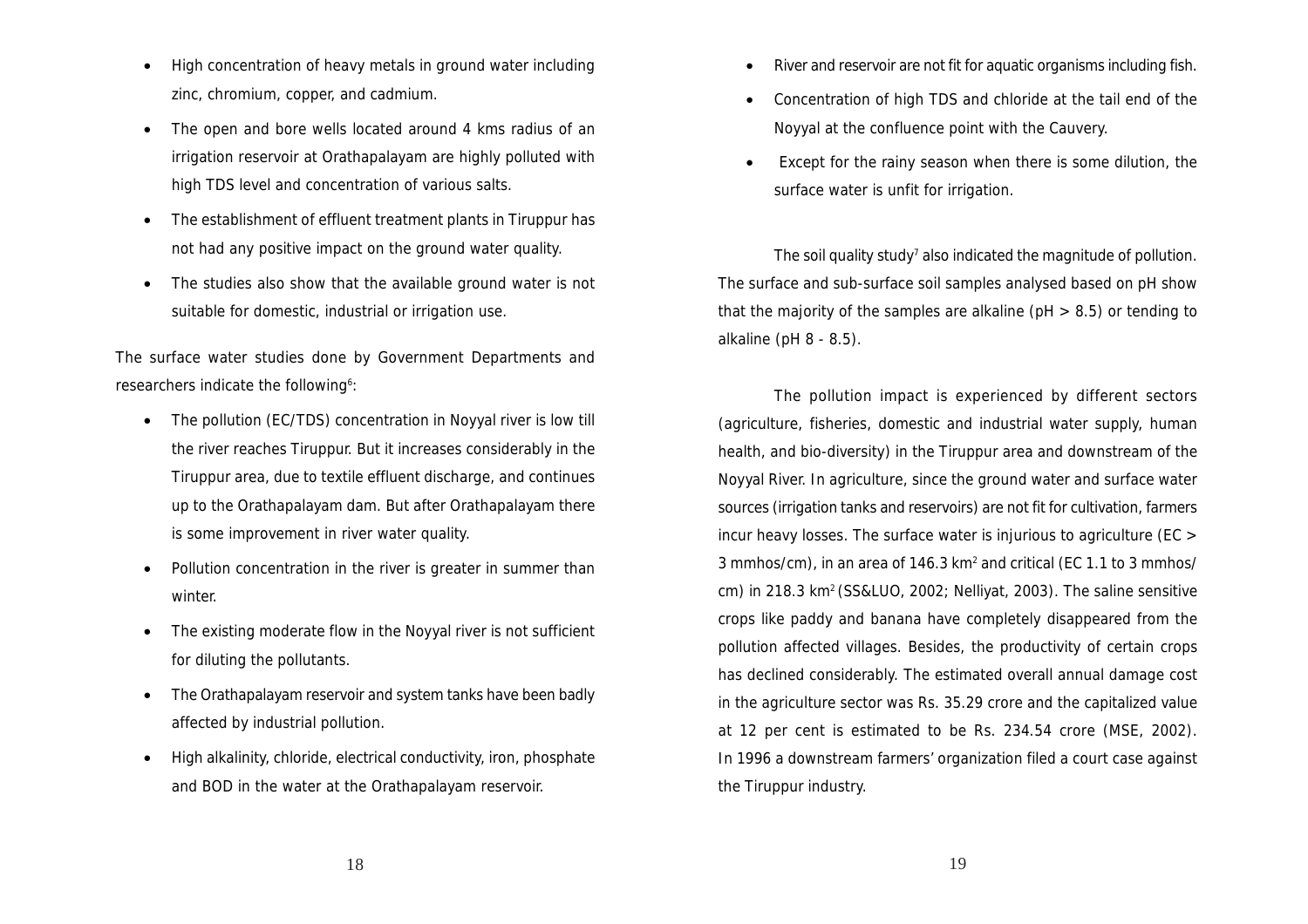The fisheries activities in the Noyyal river, system tanks and reservoir have been affected. The recent fish mortality at Orthapalayam reservoir compelled the Fisheries Department to stop the fish culture. The annual loss of value (Productivity Loss) in the fishery sector was Rs. 0.15 crore and the capitalized value at 12 per cent is approximately Rs. 1.25 crore (MSE, 2002). Besides, the possibilities of toxicity effect in the available fish are also high and their consumption may lead to serious health problems.

Due to the drinking water scarcity in Tiruppur town, the Municipality is bringing 32 mld of water from the neighbouring (Bhavani) basin for drinking water supply. In the affected villages, the Tamilnadu Water Supply and Drainage Board has introduced special water supply schemes. Besides, villagers fetch freshwater from distant places (unaffected wells). The total damage cost in the drinking water sector was estimated to be about Rs. 15.05 crore per annum and the capitalized value at 12 per cent is Rs. 109.03 crore (MSE, 2002).

The industries in Tiruppur themselves are affected by pollution. Since the industrial wells have only 'coloured water' they are transporting the major share of their water requirement (90 per cent), through tankers from peripheral villages located 25 - 30 km away from Tiruppur. The overall cost incurred by the industry for purchasing water is Rs. 89.10 crore per annum. Besides, the continuous functioning of the 'water market' has led to the depletion of water in villages, which has affected the livelihood of the rural poor. The estimated value foregone by agriculture is Rs. 11.7 lakhs (Palanisamy, 1995).

In summary, the total social costs of pollution in agriculture, domestic and fisheries sectors were estimated to be Rs.48.41 crore per annum (Table 2). Human health, bio-diversity (aquatic eco-systems of river, tanks and reservoir) and livestock are the other major sectors seriously affected by textile pollution. The available studies by scientists reveal the potential magnitude of physical impact of pollution in these sectors. The estimation of damage cost in these sectors was not attempted due to data and resource constraints**.**

# **Table 2 TOTAL DAMAGE COST OF POLLUTION (In Rs. Crore)**

| S.No. | <b>Sectors</b>                       | Annual | Capitalized |  |
|-------|--------------------------------------|--------|-------------|--|
|       | Agriculture                          | 35.29  | 234.54      |  |
| 2     | Domestic Water Supply                | 13.05  | 109.03      |  |
|       | Urban (Tiruppur Municipality)<br>(a) | 11.90  | 99.15       |  |
|       | Rural (Water Supply Scheme)<br>(b)   | 0.21   | 2.14        |  |
|       | Rural Households<br>(c)              | 0.94   | 7.74        |  |
| 3     | <b>Fisheries</b>                     | 0.15   | 1.25        |  |
| 4     | <b>Industrial Water Supply</b>       | 89.10  | 742.50      |  |
|       | Total                                | 137.59 | 1087.32     |  |

**Source:** MSE Study (2002), Nelliyat, 2003 and Nelliyat (2005).

## **Economic and Environmental Indicators**

The study clearly reveals that the industrial growth, especially during the last two decades, in Tiruppur imposes high social cost at regional level, and hence may be unsustainable. The positive contribution of the industry (economic indicators) and negative implications of industrial growth on the environment (environmental indicators) are compared for 1980 and 2000 (Table 3).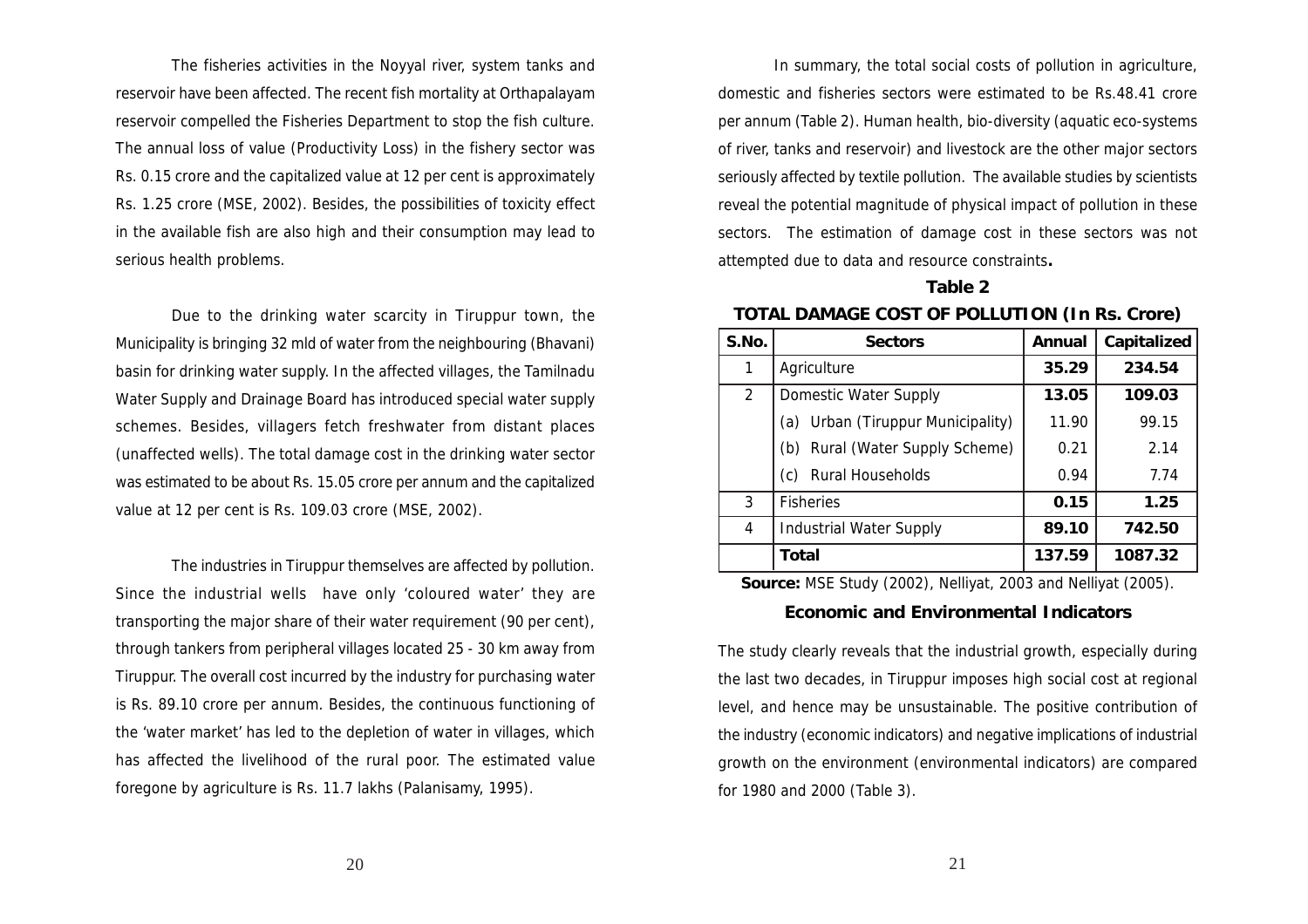# **Table 3 ECONOMIC AND ENVIRONMENTAL INDICATORS OF TIRUPPUR INDUSTRY**

| <b>Economic Indicators</b>             |              |                         | <b>Environmental Indicators</b>         |           |                      |  |
|----------------------------------------|--------------|-------------------------|-----------------------------------------|-----------|----------------------|--|
| <b>Indicators</b>                      | 1980         | 2000                    | Indicators                              | 1980      | 2000                 |  |
| No. of hosiery<br>Units                | 1143         | 9319 <sub>II</sub>      | Water<br>Consumption                    | $4.4$ mld | 86.4 mld             |  |
| No. of Processing<br>Units             | 26           | 702                     | Effluent<br>Discharge                   | $4.2$ mld | 83.1 mld             |  |
| Qty. of Cloth<br>Processed             | 19 t/d       | 597 t/d                 | Salt<br>Consumption                     | $127$ t/m | 6424 t/d             |  |
| Investment<br>(1993-94 price)          | Rs. 21 Cr. 1 | $Rs.67$ Cr              | Pollution<br>(TDS) Load                 |           | 10300 t/y 107400 t/d |  |
| Value<br>(1993-94 Price)               | Rs 250 Cr.   | Rs 1491Crll             | TDS in<br>Ground Water                  | 2238 mg/l | 6435 mg/l            |  |
| No. of Pieces<br>Exported              | 1.72 Cr.     | 49.66 Crll              | Chloride in<br>Ground Water   1151 mg/l |           | 2743 mg/l            |  |
| <b>Export Value</b><br>(1993-94 Price) |              | Rs 20 Cr. 1 Rs 3125 Cr. | Sulphate in<br>Ground Water             | 118 mg/l  | 438 mg/l             |  |
| Employment<br>(Registered)             | 10606        | 104958                  | Soil<br>Quality (pH)                    | 7.3       | 9.1                  |  |

**Source:** Nelliyat (2005)

The pollution load discharged in these periods is more than the assimilative capacity of the environment. Hence considerable amount of pollution accumulation (mainly deterioration in the quality of ground water and soil) has occurred in the Tiruppur area. On the basis of the economic and environmental indicators one can conclude that the industrial growth in Tiruppur may not be environmentally sustainable. Under normal conditions, the industry benefits entrepreneurs, exporters, overseas importers and consumers, government, and labourers in

different geographical areas. But the social costs of pollution, in the form of natural resource degradation, affect a large number of people living in and around Tiruppur. Even though, the trickle down effects of SSIs like hosiery are substantial one cannot ignore the environmental issues associated with industrial growth.

# **Why is Industrial Development in Tiruppur Unsustainable?**

It is very clear that the export boom in Tiruppur has led to serious damage to the environment. To some extent the over-all economic benefit of the industry has undervalued the environmental costs. However, the environmental cost, borne by the downstream communities who have no connection with the industries is a major concern. Moreover the physical environment (ground water, soil, river, ponds, and biodiversity) of the entire region may be losing its ecological value in an irreversible manner. There are a number of reasons for the unsustainable development of Tiruppur, which can broadly be classified as market failure, policy failure and institutional failure.

**Market Failure**: The processing units are in the small-scale sector and hence the affordability of pollution control is a problem. In a competitive market situation entrepreneurs have problems in transferring the burden of pollution abatement to the consumers. The possibility for integrating the pollution abatement cost in the overall garment production in a decentralized cluster like Tiruppur is small. At present the dyers have the full responsibility of environmental management in Tiruppur but they are relatively small players in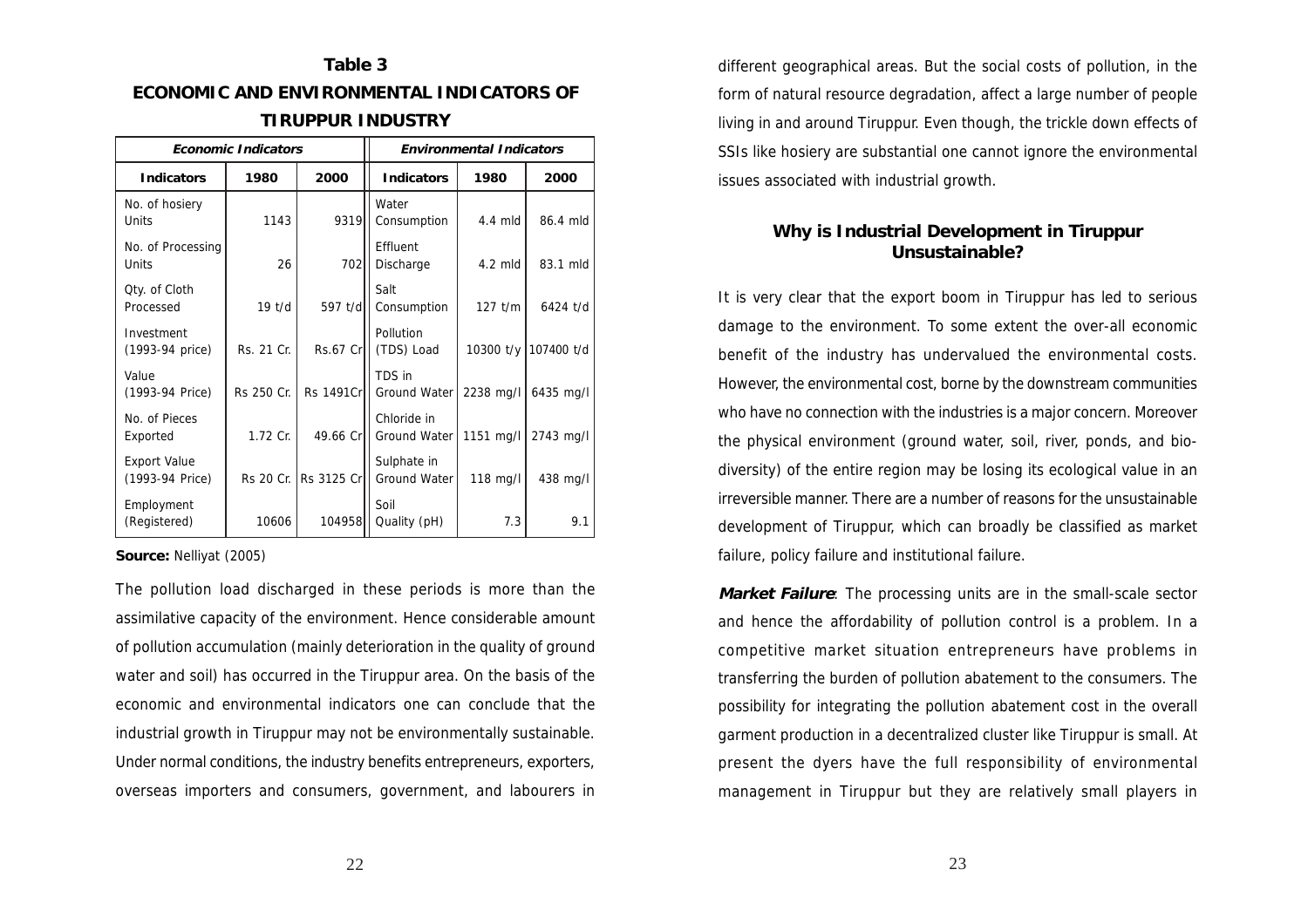comparison to the garment manufacturers or the exporters. Thus, it has not been possible to internalize the external cost of pollution - a classic case of market failure.

Market failure at the international level has also failed to provide a "premium" for eco-friendly production which would have been an incentive to the industry. The concept of 'green production/business' has not influenced the Tiruppur industry. Eco-labeling considers only the product quality and not about the environmental aspects related to manufacturing. The overseas importers and consumers are aware about the environmental problems related to hosiery production, but their primary consideration is the market price. Presently they are not willing to pay more for the products, which are manufactured in an eco-friendly manner with proper pollution management.

**Policy Failure**: The liberalization policy and the subsequent expansion in international trade did not take into account the potential impact on the environment. It was anticipated that trade liberalization would provide significant gains to developing countries. Since most of the developing countries do not have sound environmental policies, trade liberalization often results in natural resource degradation and pollution problems. Many of the industrial units which achieved substantial progress after trade liberalization are in the cottage and small scale sectors.

This has take place also as part of national industrial policies, which provide reservation of industries, like hosiery under SSIs. Since SSIs do not have clean technologies as well as modern pollution management, they are facing serious difficulties in complying with domestic environmental regulations. In the Tiruppur case, exports which

enhanced the economic activities have also increased pollution. Industrial policies do not taken into account environmental repercussions. In Tiruppur, textile industrial growth is the key factor responsible for water pollution. But industrial policies rarely consider the pollution/environmental aspects.

The policy decision of the Pollution Control Board (PCB) to permit the units to put up their own individual effluent treatment plants has added to the workload of the Board. In a small scale cluster all/ majority of the units should have joined with CETPs. But in Tiruppur out of 702 units only 278 units are with CETPs. The PCB established a separate District Environmental Engineer's office at Tiruppur in 1996. Besides, a District Environmental Laboratory was also established. Even, with the existing staff and infrastructure facilities it is extremely difficult for them to monitor the 702 processing units in an effective manner.

**Institutional Failure**: The environmental management history of Tiruppur reveals the difficulties faced by the different institutions/actors like the State Pollution Control Board, Industrial Organizations, NGOs, Local Government, and the Water Resources Organizations, in finding a solution for the problem. Otherwise the environmental impacts may not have reached this level. At present with the existing effluent treatment facilities are not meeting the TDS standard. Tiruppur Exporters' Association (TEA), South India Textile Research Association (SITRA), Apparel Export Promotion Council (AEPC), Textile Committee (TC) South India Hosiery Manufacture Association (SIHMA), and the Tiruppur Dyers Association (TDA) are the major facilitators for hosiery industrial development in Tiruppur. The TDA is doing the best in terms of pollution management. Unfortunately, so far no serious attempt has come from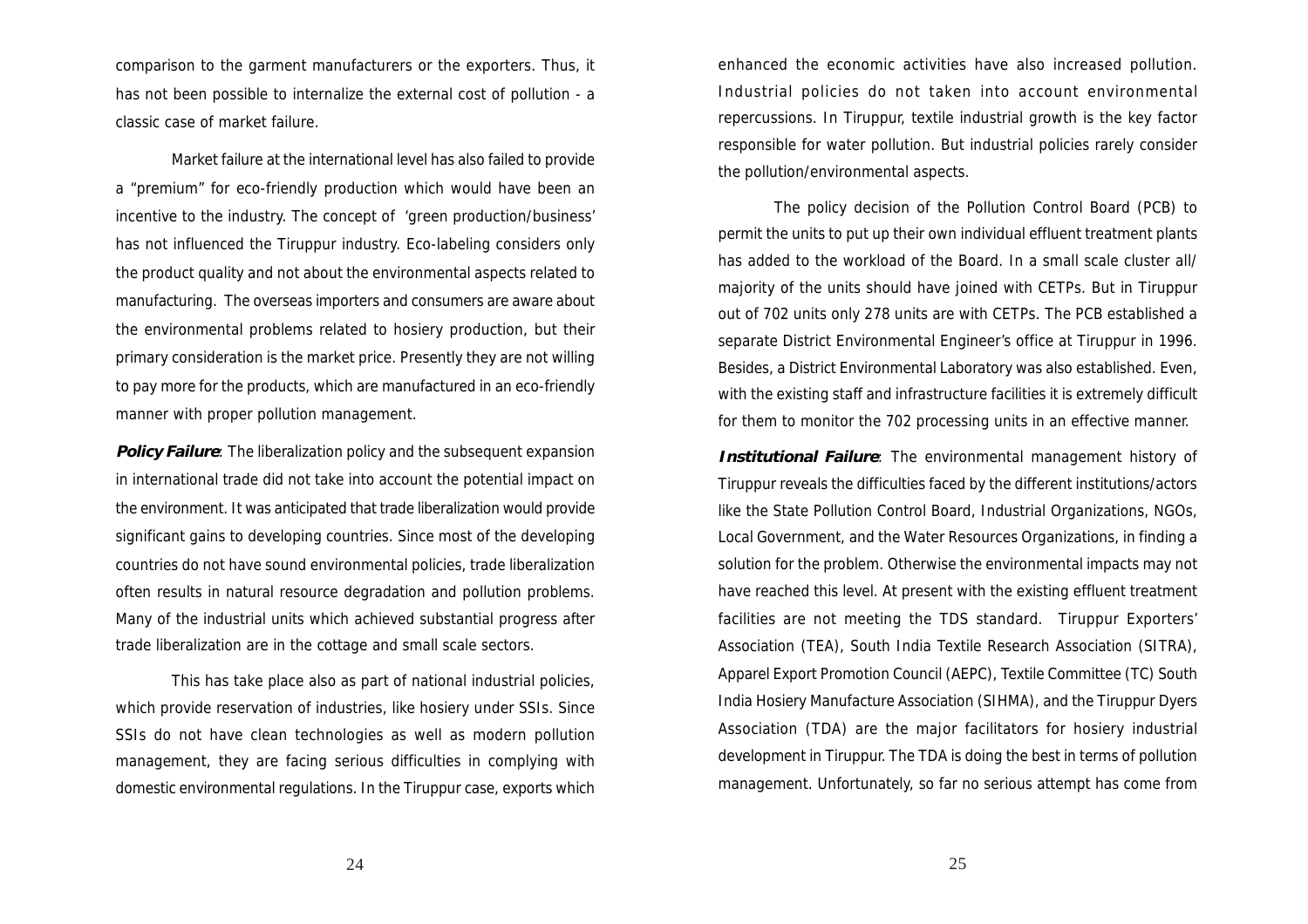the powerful organizations like TEA. They feel that pollution management is essentially the dyers' problem and exporters do not have any direct responsibility. The processing units depend on the services of SITRA and TC for quality checking. But SITRA has not done much collaborative work with Tiruppur industry in regard to pollution management. Their full concentration has been on garment quality improvement.

The efforts from government departments to deal with the impact of pollution has also not taken place in the case of Tiruppur. The Departments of Agriculture, Public Works, Fisheries and Water Supply which are the major state agencies affected by textile pollution have not registered their protest. Another disappointing aspect is the weak efforts of local NGOs and households. Generally local people who depend on the industry are short sighted and feel that any agitation against pollution might be a threat to industry. Since industrial activities are the source of income and livelihood for most of the residents of Tiruppur raising any negative views like pollution may be counter productive. A collaborative pollution management effort from industrial organizations or promotion agencies, the line department and local NGOs is very much lacking in Tiruppur.

The role of the New Tiruppur Area Development Corporation Limited (NTADCL) in environmental management of Tiruppur could have been important. Unfortunately, NTADCL did not incorporate the industrial waste treatment and disposal in their infrastructure development agenda even though it was under consideration in the original plan. The decision by the Court and the subsequent action taken by the TNPCB compelled

the industries to construct treatment plants by mid-1998. Since effluent treatment plants were under construction, NTADCL did not include industrial waste treatment as part of their infrastructure project.

Most of the processing units are using the traditional method of processing (winch) which consume more water and chemical as well as generate more effluent. But the introduction of Cleaner Production (CP) technology in the manufacturing process has a lot of scope. The application of CP in textile industry might include some combination of soft flow machines, low salt dyes and membrane filtration. In soft flow dyeing, the salt and water requirement per kilogram of fabric processed can be reduced up to 50 per cent. With the combined use of low material liquor ratio and low salt reactive dyes, the total dissolved solids (TDS) level of the effluents can be reduced by about 40 per cent (Joseph and Narain, 2000). But the soft flow machine is ten times costlier than the traditional winch.

Generally the large number of small units cannot afford such technology. In the integrated and the large processing units (which are fewer in number), apart from the installation of soft flow machines, certain steps towards CP technology have already been started. But the majority of the smaller units do not have a clear idea about CP. In the present circumstance, CP is only a dream for them since it requires large investment as well as a scientific approach. At present, the industrialists are considering soft flow machines as a business option rather than a resource (water) conservation or a pollution management strategy, because of the higher quality of the final product.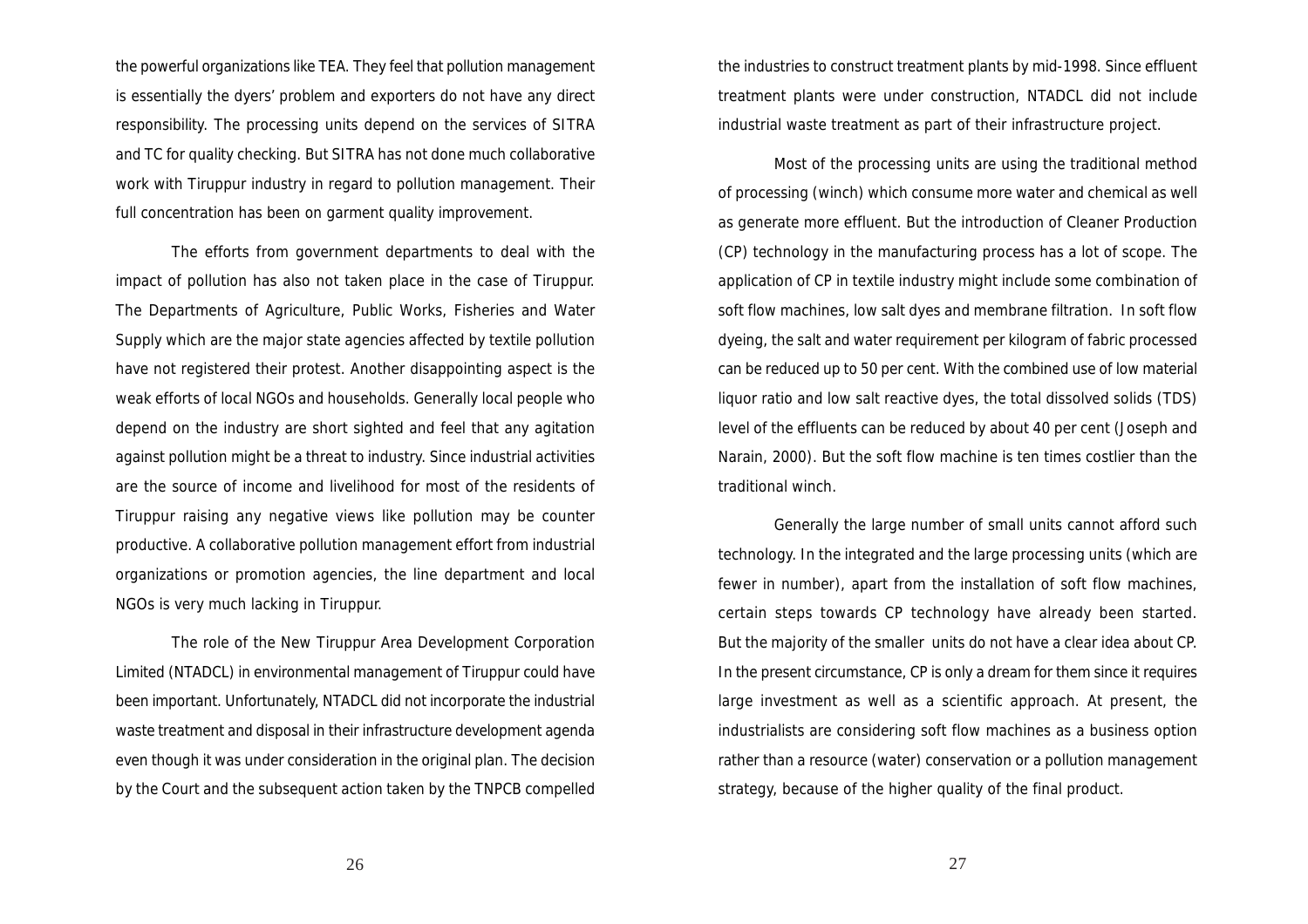#### **Policy Recommendations**

The thesis examined both the development and environment aspects of the Tiruppur hosiery industry in a sustainable development framework. Generally developing countries need to achieve a high rate of economic growth, particularly for solving their poverty and unemployment. Hence in an industrial region like Tiruppur rapid growth is desirable. But when it leads to serious impacts on the environment and imposes large social costs to the society, economic development may become unsustainable. Environment and development are not necessarily in conflict. But serious efforts have to be made to integrate environmental concerns into the decision making process to ensure that development is sustainable.

Environmentally sustainable industrial development is important to preserve the long term interest of the communities who depend on the industry as well as the communities whose livelihood are affected because of pollution. Moreover it can also help to preserve the physical environmental quality (a precious natural asset) of the Tiruppur region. Overseas importers and consumers have also become more concerned about the environmental aspects of manufacturing of the products which they are importing or using. It is very urgent to frame some strategies towards achieving the sustainable development in Tiruppur. This could be possible only through considerable changes/ modifications through policy and institutional initiatives in various areas related to industry and environment. Following are some policy suggestions to achieve environmentally sustainable industrial development of Tiruppur.

• Integrated Production Approach: - The dereservation of hosiery from SSIs and manufacture in the large-scale integrated units is an ideal solution for manufacturing high quality garments at minimum cost. Moreover through vertical integration, the units can adopt effective environmental management steps to meet the standards. In an integrated unit, the pollution abatement cost has become a part of its overall textile manufacturing cost and therefore the burden is less. Moreover an integrated unit has to think about social accountability and image building.

- Cleaner Production (CP) Technologies: The introduction of CP technology in the manufacturing process may be the only effective long range solution for reducing the pollution problems of textile industries and achieve sustainable development. Even though soft flow machines are capital intensive, they are economical in the long run and also environment friendly. Adequate efforts from the concerned agencies are required towards the widespread application of CP in textile processing.
- Extend Pollution Abatement Cost in to the Full Textile Value Chain: - The responsibility for pollution management, should be shared by the full textile value chain. The present practice of imposing the full cost of pollution management on the Dyers' Association should be changed. Textile processing management should become the collective responsibility of the full hosiery industry. The other textile industry associations need to cooperate with the Dyers Association and provide adequate technical guidelines and financial support towards pollution management.
- Strict Enforcement: The role of the Pollution Control Board is critical in pollution management and it should strictly enforce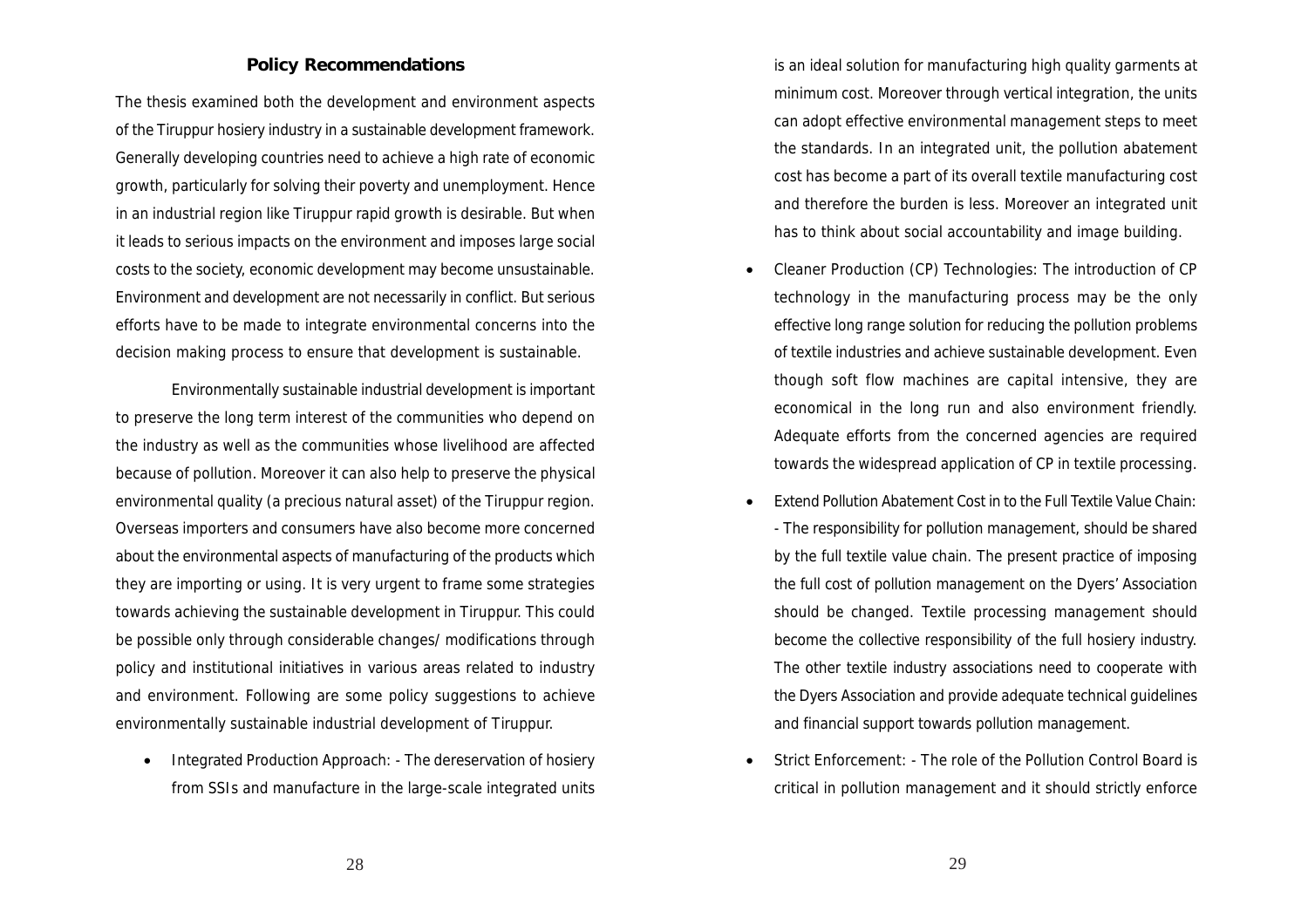all the pollution control regulations. The TDS standard should be enforced with respect to all the textile processing units after considering the cost of the damage that they may cause.

- Economic Instruments: Since industries are not meeting the effluent standard for TDS the introduction of economic instruments like effluent taxes, fines or compensation to the affected parties could act as an important incentive towards pollution management. The burden of treatment cost, particularly the variable costs, is more for the smaller units. Hence the introduction of subsidies to small units for treatment will serve as an incentive towards the proper functioning of the plants.
- Integrated Stakeholders Efforts: All Government departments who have a link with hosiery industrial development and environmental aspects should come forward and work together to solve the environmental problems of Tiruppur. Moreover the local administration and NGOs need to create more awareness about the seriousness of environmental damage in the Tiruppur area.
- Public-Private-Partnership Project for Industrial Waste Management: - Since the existing institutions for pollution management are facing serious problems, the further possibility of incorporating the industrial waste (both liquid and solid) management issues in the Tiruppur Area Development Project should be reexamined.
- Role of Importers:- Since Tiruppur is a major export centre the role of overseas buyers and consumers in pollution management is important. If they boycott the products, which generate
- environmental problems in the manufacturing countries, it will create pressure on the industrialists and exporters. Foreign consumers in future may demand 'eco-friendly' products with 'green labels' which carry a premium. The green labels should consider the process related environmental aspects along with the product quality.
- Applications of Natural Dyes:- Natural dyes are an eco-friendly substitute of synthetic dyes, and are less harmful. Adequate research is needed towards the economical application of natural dyes in the processing of different textiles.

#### **Recent Developments**

In response to a writ petition failed by the Noyyal River Ayacutars Protection Association on 2003, the Madras High Court constituted an Expert Committee on May, 2005 to go into the question formulated by the court. The major task for the six member committee is to suggest the action plan for remediation of Noyyal river and Orathapalayam reservoir and to inspect the Tiruppur industrial cluster and suggest ways and means for preventing the discharge of polluted trade effluent directly or indirectly to the Noyyal river.

Recently, the court insisted that all the IETPs and CETPs should follow 'zero discharge' for protecting the environment and accordingly most of the units started the preparations for installing the reverse osmosis (RO) plants. Sanker (2001) estimated the capital cost of RO treatment per KL of wastewater treated varies from Rs. 8.74 for the largest CETP to Rs. 31.11 for the smallest CETP. The corresponding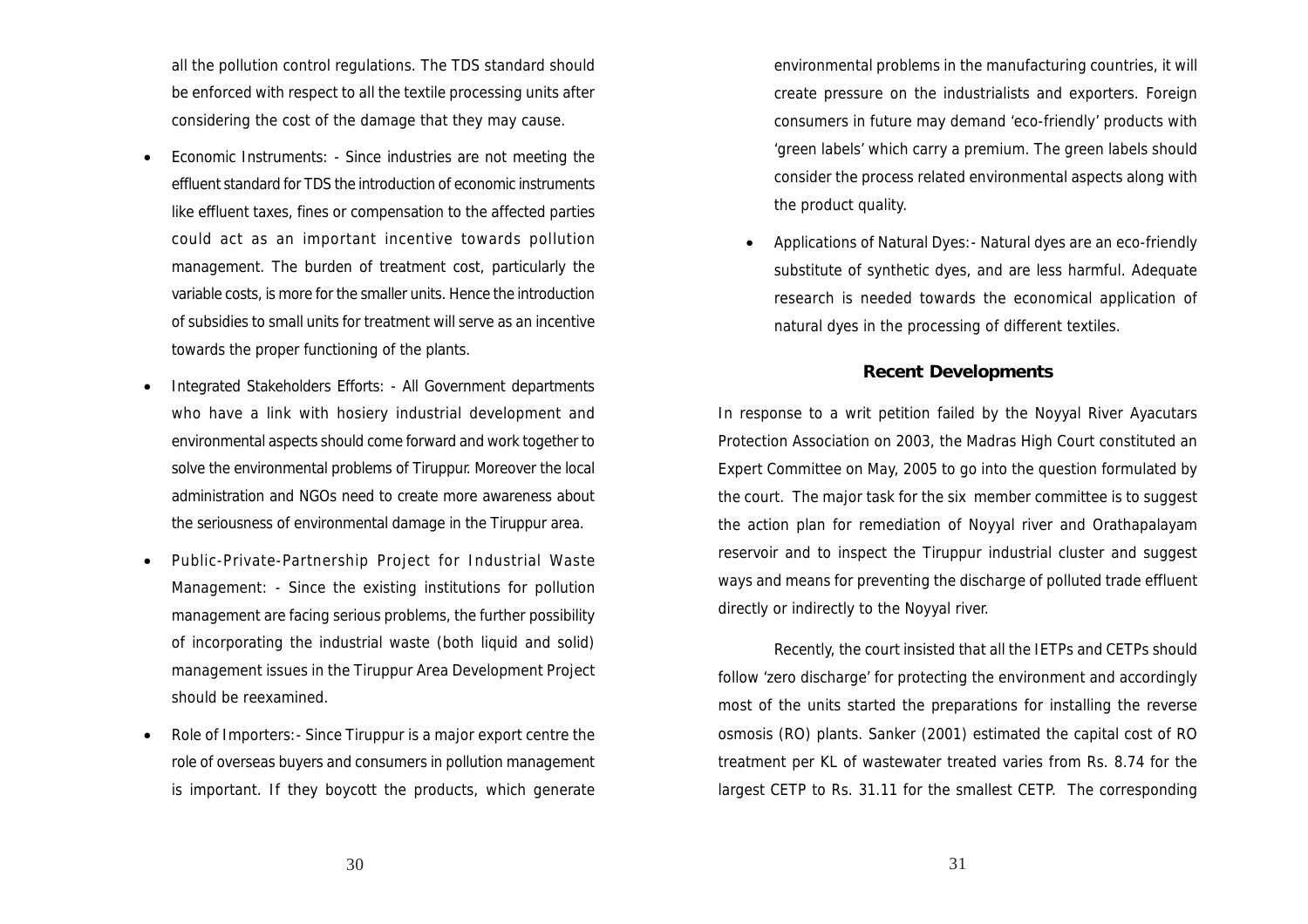variation in gross operating cost is from Rs. 10 to Rs. 12 per KL. The major advantage of the RO plant is that 80 per cent of the water can be recovered and re-used. Since the average cost of RO treatment (Rs. 21.4/KL) is less than the cost of the fresh water which industries are paying (Rs.30/ KL) it is economical. But financing the initial investment, are major constrains. Subsequently, in August, 2005 the Madras High Court also formed a monitoring committee basically to evaluate the progress in installation of RO plants by Tiruppur units and its efficiency in achieving zero discharge.

Another agency set up by the Supreme Court, the Loss of Ecology Authority (LEA) calculated the compensation to the pollution affected farmers in the downstream of Noyyal basin on the basis of productivity loss of different crops as well as the average level of pollution in the villages. The Authority estimated the damage cost as Rs. 24.8 crore for the period 2002-04 to a total of 28,596 farmers located in 68 villages in 7 taluks in Noyyal river basin. The industries as well as the farmers have challenged the award on various grounds, and the case is currently being heard in the Madras High Court.

- 1. Sustainable Development defined as "development that meets the need of the present generation without compromising the ability of future generations to meets their needs" (WCED, 1987). It aims for equitably meet development and environmental needs of present and future generations.
- 2. Small Scale Industries (SSIs) are units whose investment on plants and machinery is not more than Rs. 100 lakhs. In the present study all the textile processing units which come under the small scale sector do not necessarily meet the official definition of SSI. The majority of the units (around 90 per cent) would fall in the tiny (investment on plants and machinery of not more than Rs. 25 lakhs) classification of the government. We use the term "small scale" in the generic sense of the word, and not in terms of the official definition.
- 3. The Tiruppur Area Development Project (TADP) is a mega water supply and sewage treatment project and implemented through the New Tiruppur Area Development Corporation Limited (NTADCL), a group of public and private entities. The project bringing 185 mld of water from the Cauvery river (55 km. away) to Tiruppur for industries and households. Out of the 185 mld water, 115 mld has been allotted for industries with a tariff of Rs. 45 per kilolitre. Unfortunately due to the lack of demand for the TADP water, the agency reduced the tariff by around 50 per cent. The total cost of the project is Rs. 1023 crore.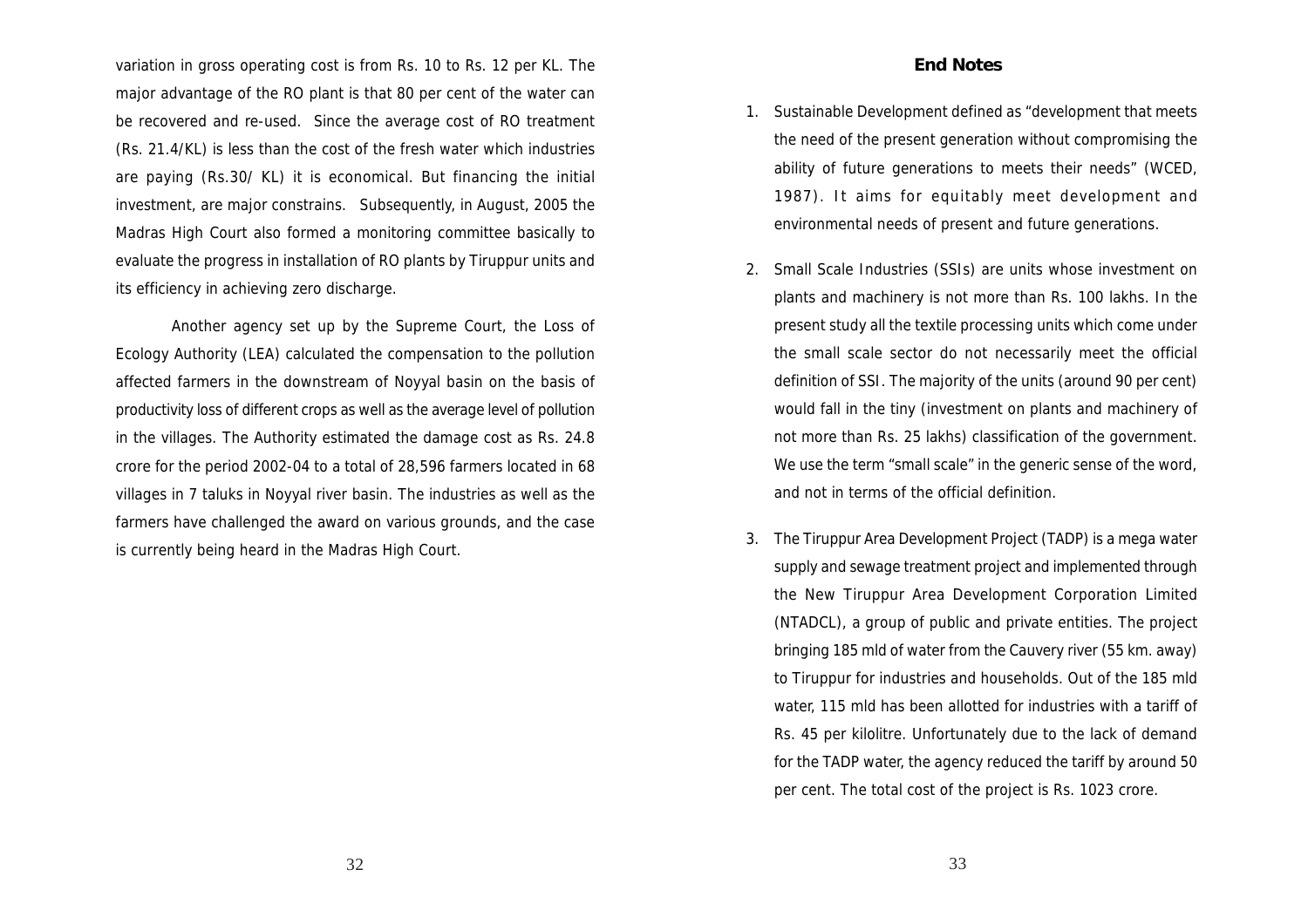- 4. Reverse Osmosis is a membrane filtration system which is effective in removing the total dissolved solids. The main advantage of RO is that the final effluent is clean water which can be recycled. The rejects from the RO have to be put through an evaporator if zero discharge is to be achieved.
- 5. Ground Water Pollution studies carried out by Government Departments include Central Ground Water Board 1983, 1993, and 1999, Tamil Nadu Water Supply and Drainage Board 1999, 2001, and 1995-2001 and the Public Works Department 2002- 03. Jayakumar et al. 1978, Jacob 1998, Rajaguru and Subburam 2000, Senthilnathan and Azeez 1999, CES 1996, Azeez 2001, Ramasamy and Rajaguru 1991, Jacks et al. 1995, Furn 2004, and Berglund and Nina 2004 are studies by researchers and academic institutions.
- 6. Surface Water Pollution studies done by Government Departments include Public Works Department - Environmental Cell - 2001, Tamil Nadu Pollution Control Board 1997-99, Hydrology Research Station – Fisheries Department - 1995, Soil Testing Laboratory 2000-01, Central Water Commission 2000-01. Palanivel and Rajaguru 1999, Jacob 1998 are studies by researchers.
- 7. The soil quality study in Noyyal river basin was carried by the Soil Survey and Land Use Organization (SS&LUO), Department of Agriculture, Government of Tamil Nadu during 2002. Around 660 surface and sub-surface soil samples from the basin were tested.

#### **References**

- Azeez, P. A. (2001), "Environmental Implications of Untreated Effluents from Bleaching and Dyeing", in Eco-friendly Technology for Waste Minimisationin in Textile Industry, Centre for Environment Education, Tiruppur and Public Works Department Water Resources Organisation, Coimbatore.
- Berglund, Per and Nina Johansson. (2004) "A Ground Water Quality Assessment in Tiruppur", Masters Thesis, KTH Sweden.
- Central Ground Water Board (1983), "Ground Water Resources of Noyyal, Ponnani and Vattamalai Karai Basin", Central Ground Water Board, Chennai.
	- \_\_\_\_\_\_\_\_\_ (1993), "Ground Water Resources and Development Prospect in Ciombatore District, Tamilnadu", Central Ground Water Board, CGWB Southern Division, Hyderabad.
	- \_\_\_\_\_\_\_\_\_ (1999), "A Note on Groundwater Pollution in Tiruppur Block", Central Ground Water Board, Chennai.
- Central Water Commission (2000-01), "River Water Quality for Noyyal River", Central Water Commission, Coimbatore.
- Centre for Environmental Studies (1996), "Tiruppur Area Development Project; Environmental and Social Assessment", Centre for Environmental Studies, Anna University, Chennai.
- Compendium of Textile Statistics (1999), Office of Textile Commissioner, Government of India, Mumbai.
- Dicken, Peter (1998), "Global Shift Transforming the World Economy", Third Edition, The Guilford Press.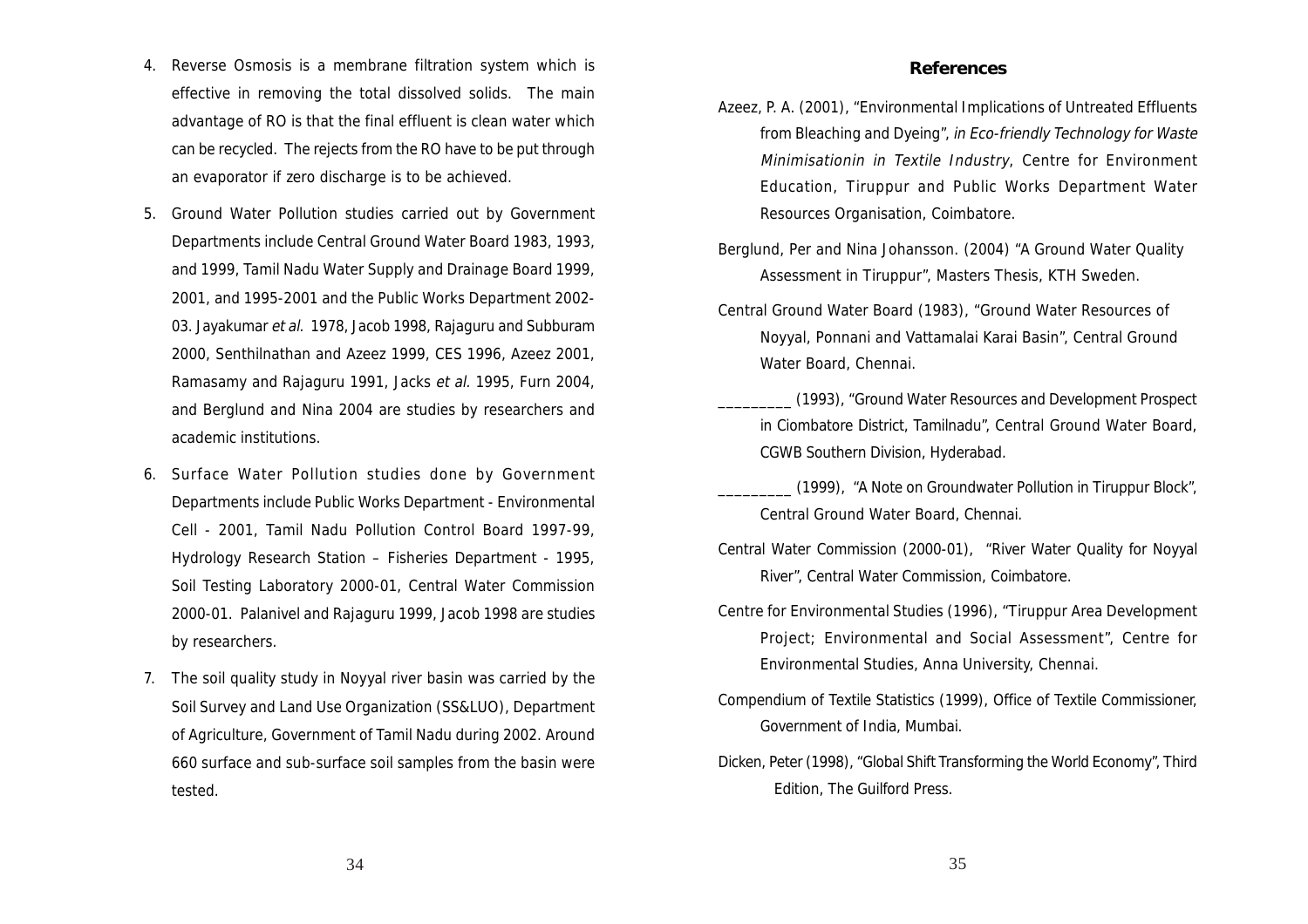- Fun, Kristina (2004), "Effect of Dyeing and Bleaching Industries on the Area Around the Orthapalayam Dam in South India", Master Thesis, Uppsala University, Sweden.
- Hydrology Research Station (1996), "Pollution Studies in Noyyal Orthapalayam Reservoir Project", Final Report, Department of Fisheries, Chennai.
- Jacks, Gunnar, M. Kilhage, C. Magnusson and A. Selvaseelan (1995), "The Environmental Cost of T-Shirts", Report of the First Policy Advisory Committee Meeting on Sharing Common Water Resources, SIDA, Madras Institute of Development Studies, Chennai.
- Jacob, Thomson (1998), "Impact of Industries on the Ground Water Quality of Tiruppur and its Ethical Implications", Unpublished Ph.D. Thesis, University of Madras, Chennai.
- Jayakumar, S. C, Loganathan P. and Sivanappan R.K (1978), "A Study of Ground Water Pollution Due to Human Agency Around Coimbatore and Tiruppur", Madras Agriculture Journal, 65 (5): 329-333.
- Joseph, Kurian and Jayaprakash Narain (2000), "Cleaner Production Approach for Water Management in Hosiery Textile Industry", in Proceedings of National Workshop on Environmental Planning Framework for Water Resources Management in Tamilnadu, 23 - 24 November, 2000, Public Works Department, Chennai.
- Madras School of Economics (2002), "Environmental Impact of Industrial Effluents in Noyyal River Basin", Project Report, Madras School of Economics, Chennai.
- Ministry of Textiles (1999), "Report of the Expert Committees on Textile Policy", Government of India, Udyog Bhavan, New Delhi.
- Mukherjee Sachidananda and Nelliyat Prakash (2006), "Ground Water Pollution and Emerging Environmental Challenges: A Case Study of Mettupalayam Taluk, Tamilnadu", Working Paper 7/2006, Madras School of Economics, Chennai
- Nelliyat, Prakash (1995), "Environmental Aspects of Bleaching and Dyeing Industries in Tiruppur", in Proceedings of the Seminar on Environmental Aspects of Water Resources Management and Development, Centre for Water Resources Development and Management, Calicut.

 \_\_\_ (2003), "Industrial Growth and Water Pollution in Noyyal River Basin: India", in Abstract Volume of The Thirteenth Stockholm Water Symposium, August 11-14, 2003, pp. 365-368.

(2005), "Industrial Growth and Environmental Degradation: A Case Study of Industrial Pollution in Tiruppur", Unpublished Ph D Thesis, University of Madras, Chennai.

- (2007), "Public-Private Partnership in Urban Water Management: The Case of Tiruppur", in Barun Mitra, Kendra Okonski and Mohit Satyanand (Ed.) (2007) 'Keeping the Water Flowing: Understanding the Role of Institutions, Incentives, Economics and Entrepreneurship in Ensuring Access and Optimising Utilization of Water', Academic Foundation, New Delhi.
- Palanivel, M. and P. Raja Guru (1999), "The Present Status of the River Noyyal" in Proceedings of the Workshop on Environmental Status of Rivers in Tamil Nadu, Bharathiyar University, Coimbatore.